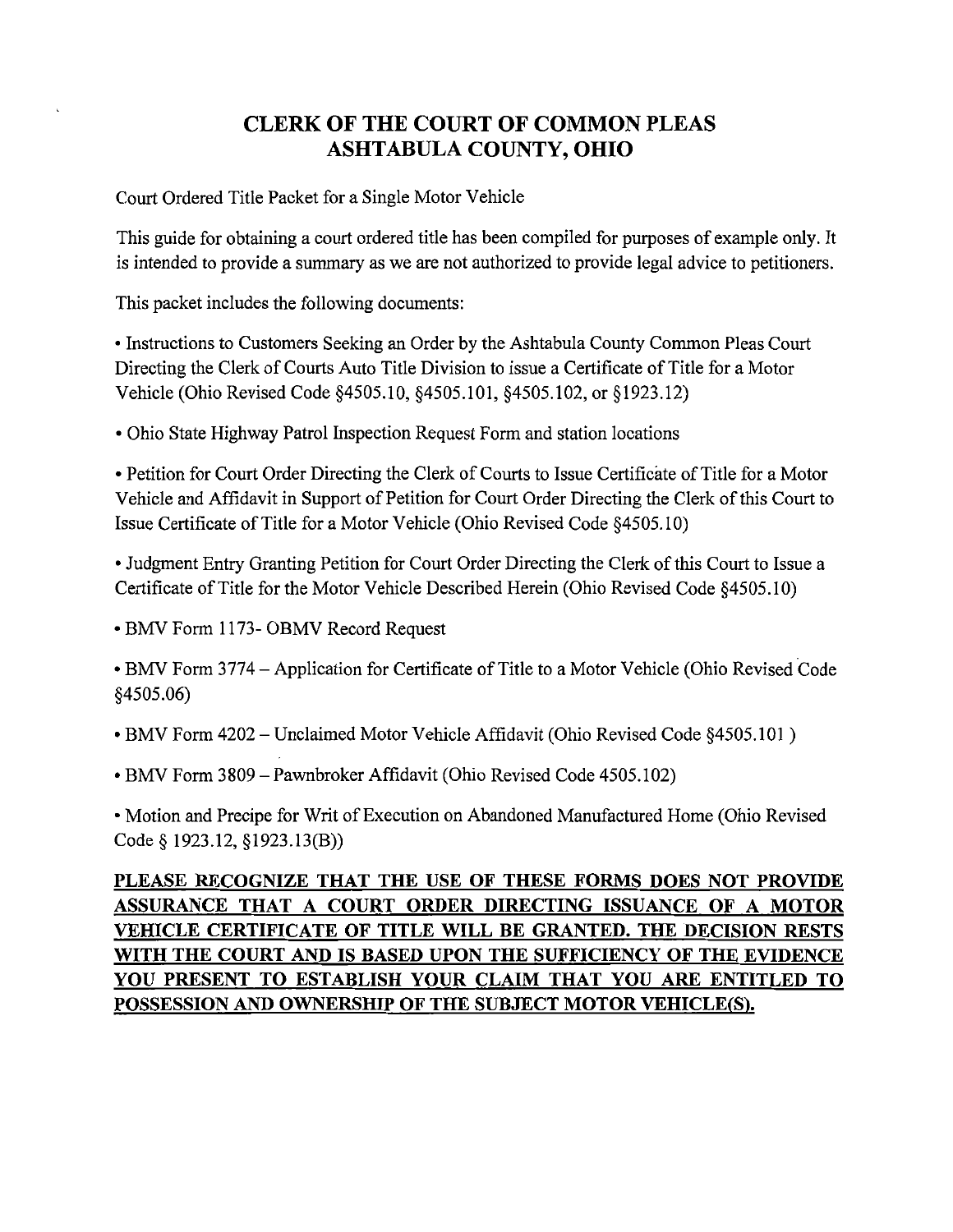

 $\bar{\mathbf{r}}$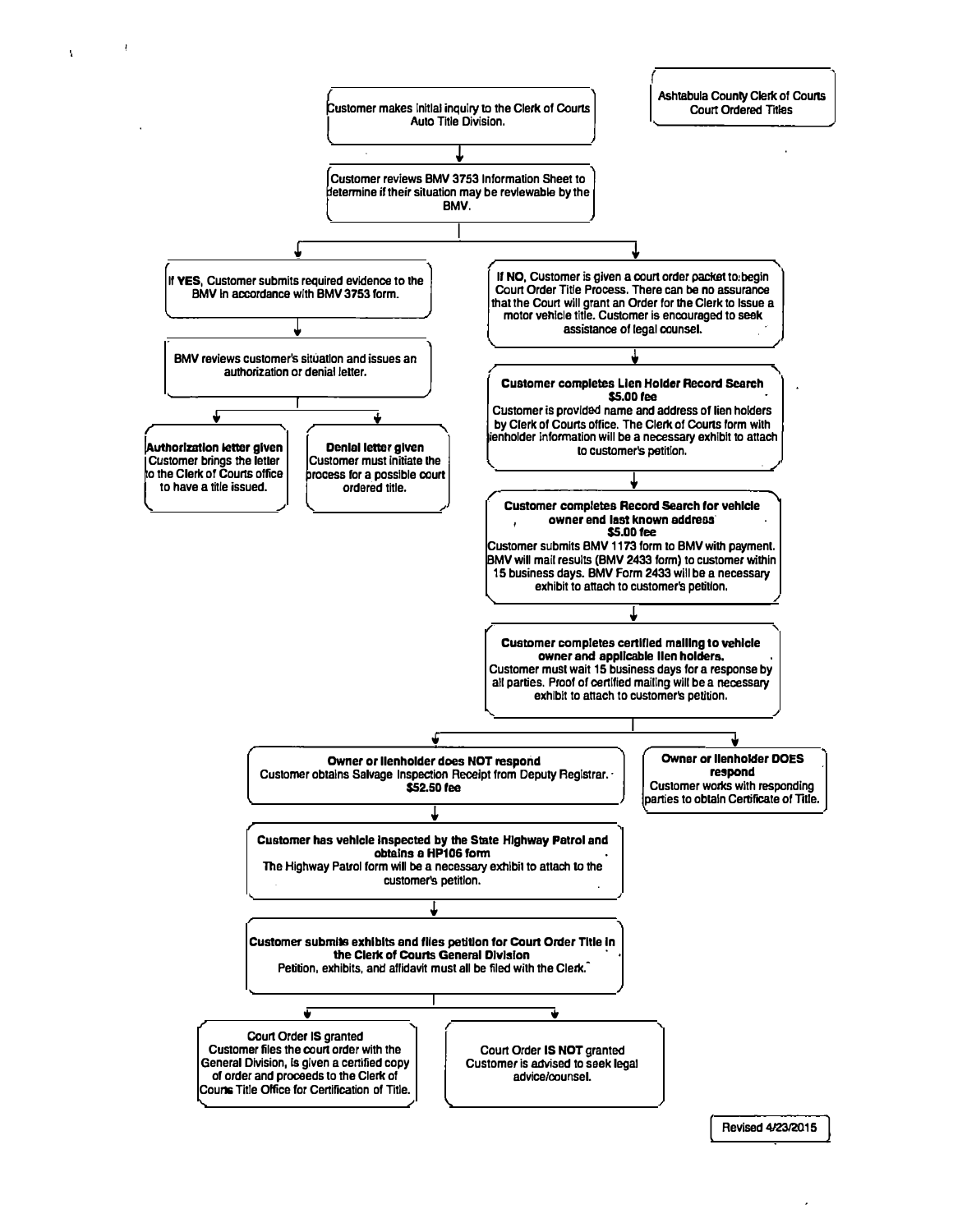## **CLERK OF THE COURT OF COMMON PLEAS ASHTABULA COUNTY, OHIO**

Instructions to Customers Seeking an Order by the Ashtabula County Common Pleas Court Directing the Clerk of Courts Auto Title Department to issue a Certificate of Title for a Motor Vehicle

Indicate which situation applies: (choose only one)

the original certificate of title issued by the State of Ohio or any other state has been lost, destroyed or stolen and a duplicate of that certificate as provided by Section 4505.12 of the Ohio Revised Code is not available from the Clerk or BMV due to a lack of historical title records. Use forms for §4505.10 marked as "A."

I have purchased a vehicle but the previous owner has failed, refused or otherwise been unable to furnish you with a properly assigned certificate of title. Use forms for §4505.10 marked as "A."

I have been given a vehicle or it has been left in my possession and ownership, but the previous owner has failed, refused or otherwise been unable to complete the transaction by supplying required documents. Use forms for §4505.10 marked as "A."

I am the owner of a repair garage or vehicle storage facility who is in possession of a vehicle valued at \$3,500.00 or more after deduction of repair and storage fees, which vehicle has remained unclaimed by the owner more than fifteen days after notice to reclaim the vehicle. Use forms for §4505.10 marked as "A."

I am owner of a repair garage or storage facility in possession of a vehicle valued at less than \$3,500.00 after deduction of repair and storage fees, which vehicle has remained unclaimed by the owner more than fifteen days after notice to reclaim the vehicle. Use form for §4505.101 marked as "B."

I am a pawnbroker seeking forfeiture and title to a motor vehicle that has not been redeemed by the owner after expiration or breach of the loan secured by that motor vehicle. Use form for §4505.102 marked as "C."

I am the operator of a manufactured home park attempting to remove a tenant's manufactured home from the home park property. Use form for §1923.12 marked as "D."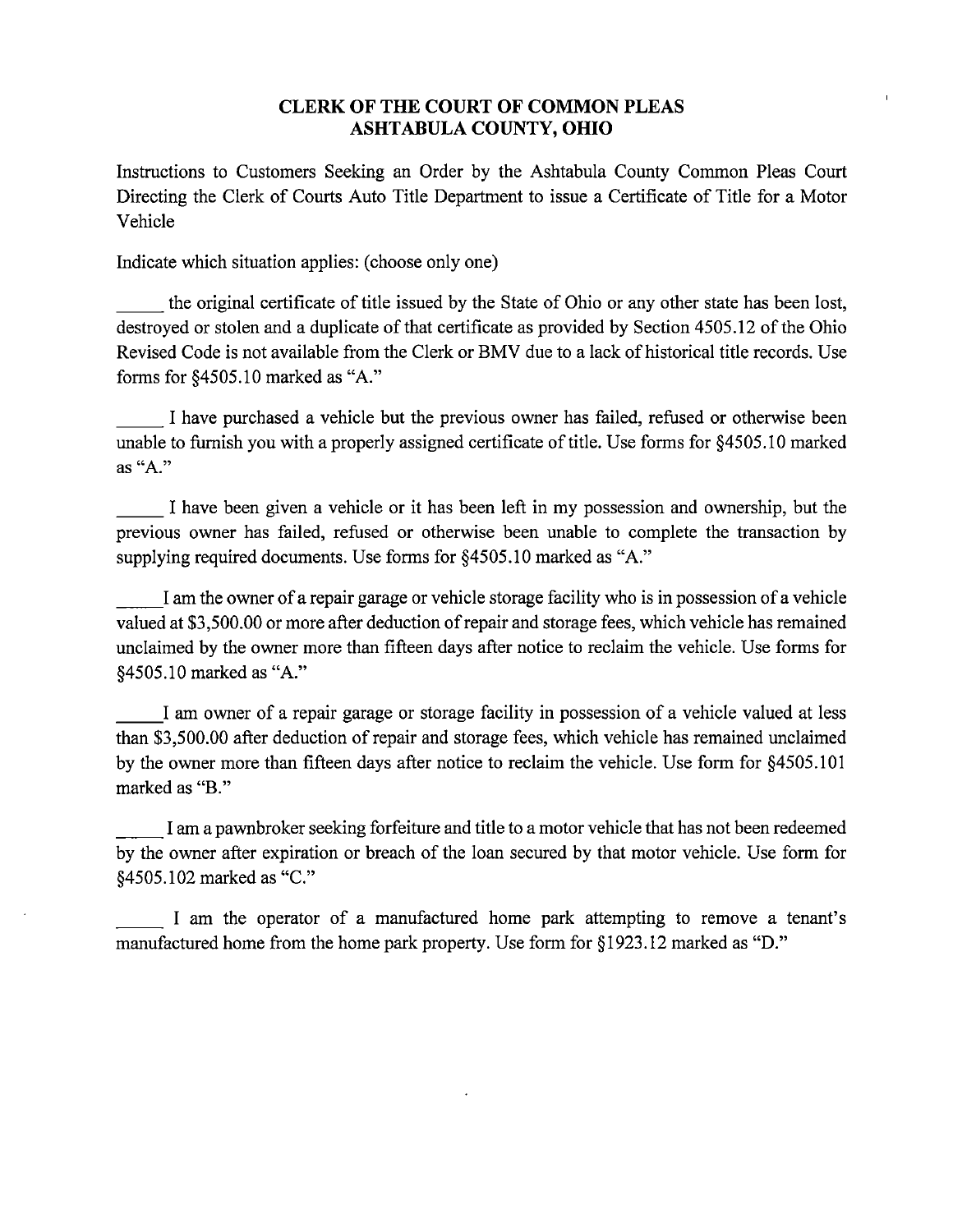| <b>Step</b>                                                                                                                                                                                                | <b>Where To Go</b>                                                                                             | <b>What Is Needed</b>                                                                                                                                                                                                                                                                                                                                                                                                                                                                                                                                                                                                                    |
|------------------------------------------------------------------------------------------------------------------------------------------------------------------------------------------------------------|----------------------------------------------------------------------------------------------------------------|------------------------------------------------------------------------------------------------------------------------------------------------------------------------------------------------------------------------------------------------------------------------------------------------------------------------------------------------------------------------------------------------------------------------------------------------------------------------------------------------------------------------------------------------------------------------------------------------------------------------------------------|
| <b>Step One: Lien Holder</b><br>Record Search-Visit a Clerk<br>of Courts Title office to<br>obtain a court order packet<br>and request a lien holder<br>record search.                                     | <b>Ashtabula County Clerk of</b><br><b>Courts Title Office</b><br>2 West Walnut Street<br>Jefferson Ohio 44047 | •Fee: A \$5.00 record search fee will<br>apply for each title record search.<br>•Please make checks payable to:<br>Ashtabula County Clerk of Courts.<br>•Inquire applicable lien holder<br>information for the vehicle being<br>petitioned at of our Ashtabula County<br>title office.<br>•Please retain denial notice due to<br>insufficient evidence letter from the<br>Clerk of Courts office to file with your<br>petition as a necessary exhibit.                                                                                                                                                                                   |
| <b>Step Two: Vehicle Owner</b><br><b>Record Search</b>                                                                                                                                                     | <b>BMV Deputy Registrar's</b><br><b>Office</b><br>Visit www.bmv.ohio.gov for a<br>list of locations.           | .Fee: A \$5 record search fee will apply<br>for each title record search. • Complete<br>BMV 1173 form and check the box<br>"last known address" for the vehicle<br>owner and submit the form to the<br>BMV using the instructions provided<br>on the form. The BMV will mail a<br>BMV 2433 form to you containing the<br>results of the record search.<br>•BMV 1173 forms are also available<br>online at www.bmv.ohio.gov or by calling<br>614-752-7671.<br>•Please allow at least 15 business days<br>for processing.<br>. Please retain BMV 2433 form to file<br>with your petition/affidavit to the<br>Court as a necessary exhibit. |
| <b>Step Three: Certified Mail</b><br>Notifications-Mail a certified<br>letter to current owner and<br>lien holder apprising them of<br>your intention to petition the<br>court for a certificate of title. | Visit www.usps.gov for<br>information about the U.S.<br>Post Office.                                           | •Mail a certified letter to the vehicle<br>$owner(s)$ and lien holder $(s)$ using<br>information provided by the BMV and<br>Clerk of Courts office notifying them<br>of your intention to petition the Court<br>for a certificate of title.<br>•Please retain copies of the letters<br>mailed, the returned certified mail<br>receipts, and any responses, to file<br>with your petition as a necessary<br>exhibit.<br>. Please allow 15 days from the date of<br>mailing for appropriate parties to<br>respond back to you.                                                                                                             |
| <b>Step Four: Obtain Ohio</b><br><b>State Highway Patrol</b><br>(OSHP) Inspection Receipt                                                                                                                  | <b>License Bureau</b><br>Visit www.bmv.ohio.gov for a<br>list of BMV locations.                                | $\cdot$ Fee: \$52.50<br>• Visit any Ashtabula County License<br>Bureau office to purchase an OSHP<br>Inspection Receipt (OSHP 106 form).                                                                                                                                                                                                                                                                                                                                                                                                                                                                                                 |

 $\Delta$ 

 $\ddot{\phantom{a}}$ 

 $\hat{\mathcal{A}}$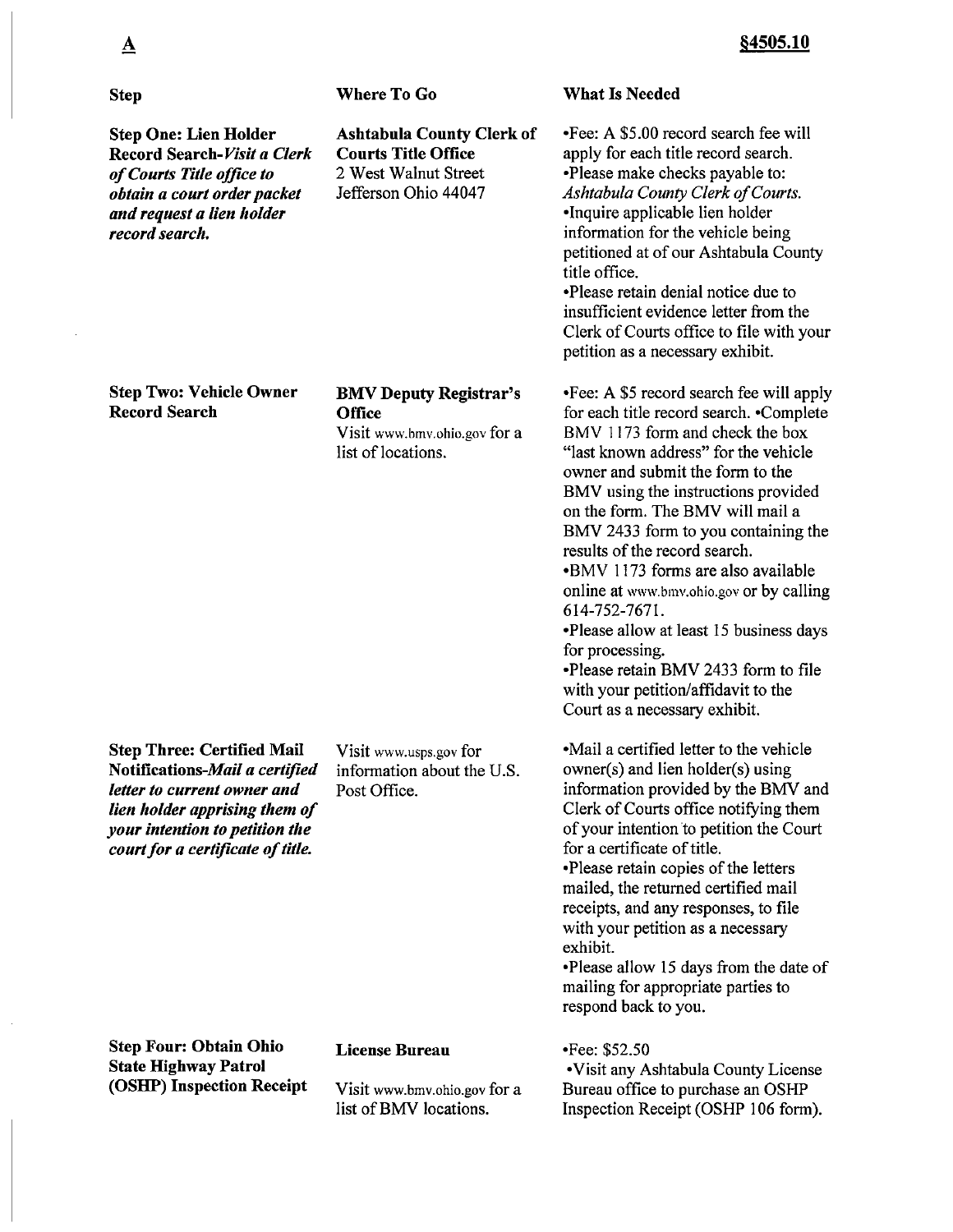| <b>Step Five: Schedule your</b><br><b>OSHP</b> Inspection                                                                                         | <b>Ohio State Highway Patrol</b>                                                                                       | •Retain the OSHP 106 form you are<br>provided to submit with your<br>petition/affidavit to the Court.                                                                                                                                                                                                                                                                                                                                                                                                                                                                                                                                                                                                                                                                                                                                                                          |  |
|---------------------------------------------------------------------------------------------------------------------------------------------------|------------------------------------------------------------------------------------------------------------------------|--------------------------------------------------------------------------------------------------------------------------------------------------------------------------------------------------------------------------------------------------------------------------------------------------------------------------------------------------------------------------------------------------------------------------------------------------------------------------------------------------------------------------------------------------------------------------------------------------------------------------------------------------------------------------------------------------------------------------------------------------------------------------------------------------------------------------------------------------------------------------------|--|
| <b>Step Six: File your</b><br>petition/affidavit and<br><b>Judgment Entry with the</b><br><b>Ashtabula County Court of</b><br><b>Common Pleas</b> | <b>Ashtabula County Clerk of</b><br><b>Courts Legal Department</b><br>25 West Jefferson Street<br>Jefferson Ohio 44047 | . Fee: \$30 (After approval or denial,<br>court costs will be figured and applied<br>from the deposit money and any<br>overage will be returned to you). • A<br>miscellaneous civil case will be<br>opened when you submit an original<br>and two copies of the following: a<br>notarized petition/affidavit (included<br>in packet); unsigned Judgment Entry<br>(complete one per vehicle, included in<br>packet); copies of any certified mail<br>notifications and receipts; BMV 2433<br>form; OSHP 106 form; All relevant<br>documentation (i.e. proof of attempt to<br>contact owner of record, copies of past<br>insurance and/or motor vehicle<br>registration, copies of checks or<br>receipts to show payment made for<br>motor vehicle, and any other<br>documents to support ownership)<br>needs to be attached to the<br>petition/affidavit at the time of filing. |  |
| Step Seven: Appear before a<br><b>Common Pleas Court Judge</b>                                                                                    | <b>Common Pleas Court</b>                                                                                              | •After you file the petition and<br>supporting evidence an oral hearing<br>will be set for the Judge to consider<br>your documents. If your petition is<br>granted, the Judge will sign the<br>Judgment Entry and direct you to the<br>Clerk of Courts Legal Department.                                                                                                                                                                                                                                                                                                                                                                                                                                                                                                                                                                                                       |  |
| <b>Step Eight: File your</b><br><b>Judgment Entry in the</b><br><b>Clerk of Courts office</b>                                                     | <b>Clerk of Courts Legal</b><br><b>Department</b>                                                                      | •Once filed, you will be given a<br>certified copy of the Judgment Entry<br>to present to the title office for your<br>certificate of title.                                                                                                                                                                                                                                                                                                                                                                                                                                                                                                                                                                                                                                                                                                                                   |  |
| <b>Step Nine: Return to the</b><br><b>Clerk of Courts Title Office</b><br>to make an application for<br>certificate of title                      | <b>Ashtabula County Clerk of</b><br><b>Courts Title Office</b><br>2 West Walnut Street<br>Jefferson, OH 44047          | •Fee: Title fees and applicable sales<br>tax apply.<br>•Please bring certified copy of the<br>Judgment Entry and a valid photo<br>identification card to the Title Office<br>to apply for a certificate of title.                                                                                                                                                                                                                                                                                                                                                                                                                                                                                                                                                                                                                                                              |  |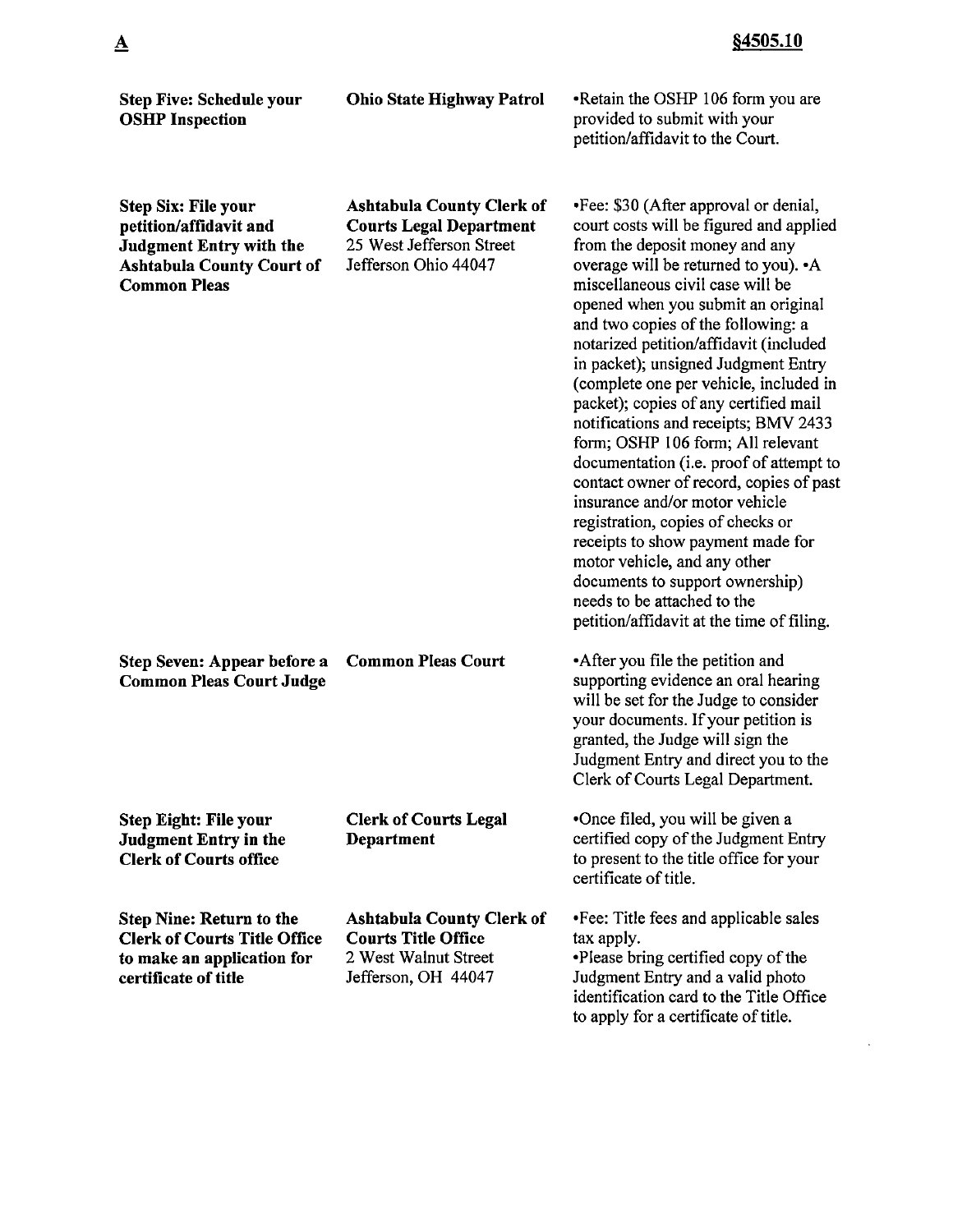# **CLERK OF COURTS**

ASHTABULA COUNTY COMMON PLEAS **25 WEST JEFFERSON STREET** JEFFERSON, OHIO 44047



|      | Legal                 | <b>Auto Title</b>     |
|------|-----------------------|-----------------------|
|      | Phone: (440) 576-3637 | Phone: (440) 576-3640 |
| Fax: | (440) 576-2819        | Fax: (440) 576-2359   |

# **Ohio State Highway Patrol Inspection Request**

To: The Ohio State Highway Patrol Inspection Station

From: Ashtabula County Clerk of Courts

| Date:     |  |  |  |
|-----------|--|--|--|
| Customer: |  |  |  |
| VIN:      |  |  |  |

The above named customer has requested a certificate of title through the State of Ohio. The customer does not have the proper documentation or evidence for us to issue a title. Therefore, this customer must apply to the Ashtabula County Court of Common Pleas for a court order to obtain a vehicle title.

You are hereby requested to complete a physical inspection of the subject vehicle upon presentation of the receipt/proof of payment of the inspection fee.

If you have questions, please contact the Title office at (440) 576-3640

Deputy Clerk printed name

Deputy Clerk signature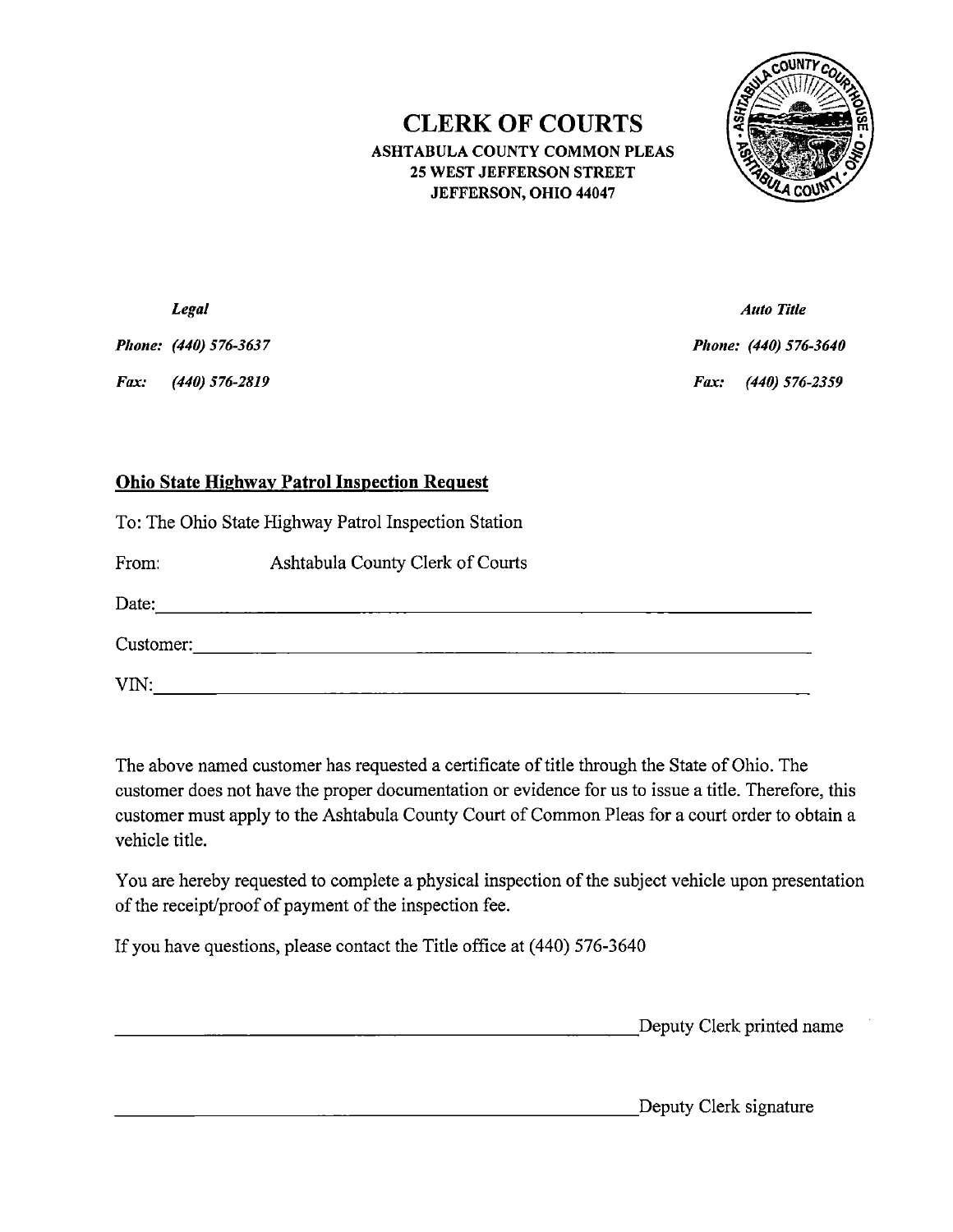# OHIO STATE HIGHWAY PATROL INSPECTION STATIONS UNDER THE DIRECTION OF THE DEPARTMENT OF SAFETY DIRECTOR, THOMAS J. STICKRATH

 $\mathcal{L}^{\text{max}}_{\text{max}}$  ,  $\mathcal{L}^{\text{max}}_{\text{max}}$ 

| <b>DISTRICT &amp; CITY</b> | <b>ADDRESS</b>              | <b>TELEPHONE</b> |
|----------------------------|-----------------------------|------------------|
| Findlay                    | 8210 County Rd.140, Suite D | 419-423-2957     |
| <b>Bucyrus</b>             | 1653 Marion Rd.             | 419-563-0272     |
| Southington                | 3424 US RT. 422             | 330-898-2894     |
| Columbus                   | 1583 Alum Creek Dr.         | 614-644-1667     |
| New Concord                | 95 Wildflower Dr.           | 740-826-1030     |
| Westchester                | 9971 Cincinnati-Dayton Rd.  | 513-777-5547     |
| Jackson                    | 25 McCarty Lane             | 740-286-3457     |
| <b>Brook Park</b>          | 5225 West 140th St.         | 216-265-1677     |

 $\sim$ 

 $\ddot{\phantom{a}}$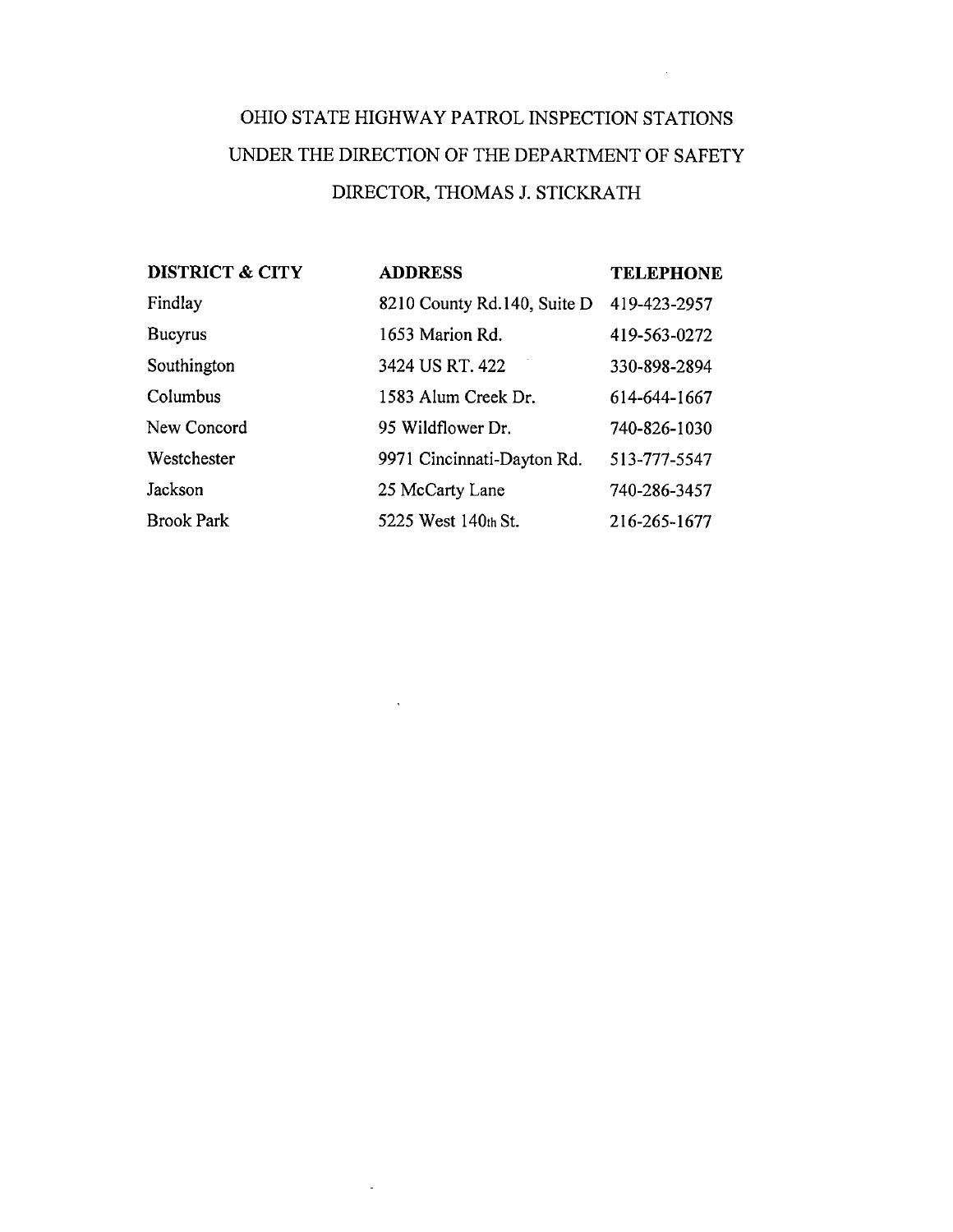# IN THE COURT OF COMMON PLEAS **ASHTABULA COUNTY, OHIO**

Case No.

Judge and the second state of the second state of the second state of the second state of the second state of the second state of the second state of the second state of the second state of the second state of the second s

## IN THE MATTER OF A CERTIFICATE OF TITLE FOR A MOTOR VEHICLE (§4505.10):

(Petitioner's Full Name)

(Petitioner's Address)

Petition for Court Order Directing the Clerk of Courts to Issue Certificate of Title for a Motor Vehicle and Affidavit in Support of Petition for Court Order Directing the Clerk of this Court to Issue Certificate of Title for a Motor Vehicle (Section 4505.10, O.R.C.)

**PETITION** 

The undersigned a resident of Ashtabula County, Ohio, petitions this Court for an Order directing the Ashtabula County Clerk of Courts Auto Title Department to issue, pursuant to Section 4505.10 of the Ohio Revised Code, a motor vehicle certificate of title in petitioner's name as true and lawful owner of the motor vehicle fully described as follows:

In support of this petition, the Court will find attached and incorporated herein petitioner's affidavit setting forth the circumstances under which petitioner came into possession of the subject motor vehicle; the facts that support issuance of a motor vehicle certificate of title in petitioner's name; and documents and other evidence that show petitioner's compliance with the requirements of Ohio Revised Code §4505.10 and otherwise support petitioner's claim of entitlement to ownership of the described vehicle.

## <u>AFFIDAVIT</u>

(Petitioner's Full Name) having been duly cautioned and sworn, state the following to be true to the best of my personal knowledge and belief:

1. I am petitioning this Court to order the Ashtabula County Clerk of Courts Auto Title Department to issue in my name a certificate of title for the motor vehicle fully described in my petition and now in my possession and under my control.

2. The described motor vehicle is not an "abandoned junk motor vehicle" as defined in §4513.63 of the Ohio Revised Code and subject to the procedures set forth in that statute.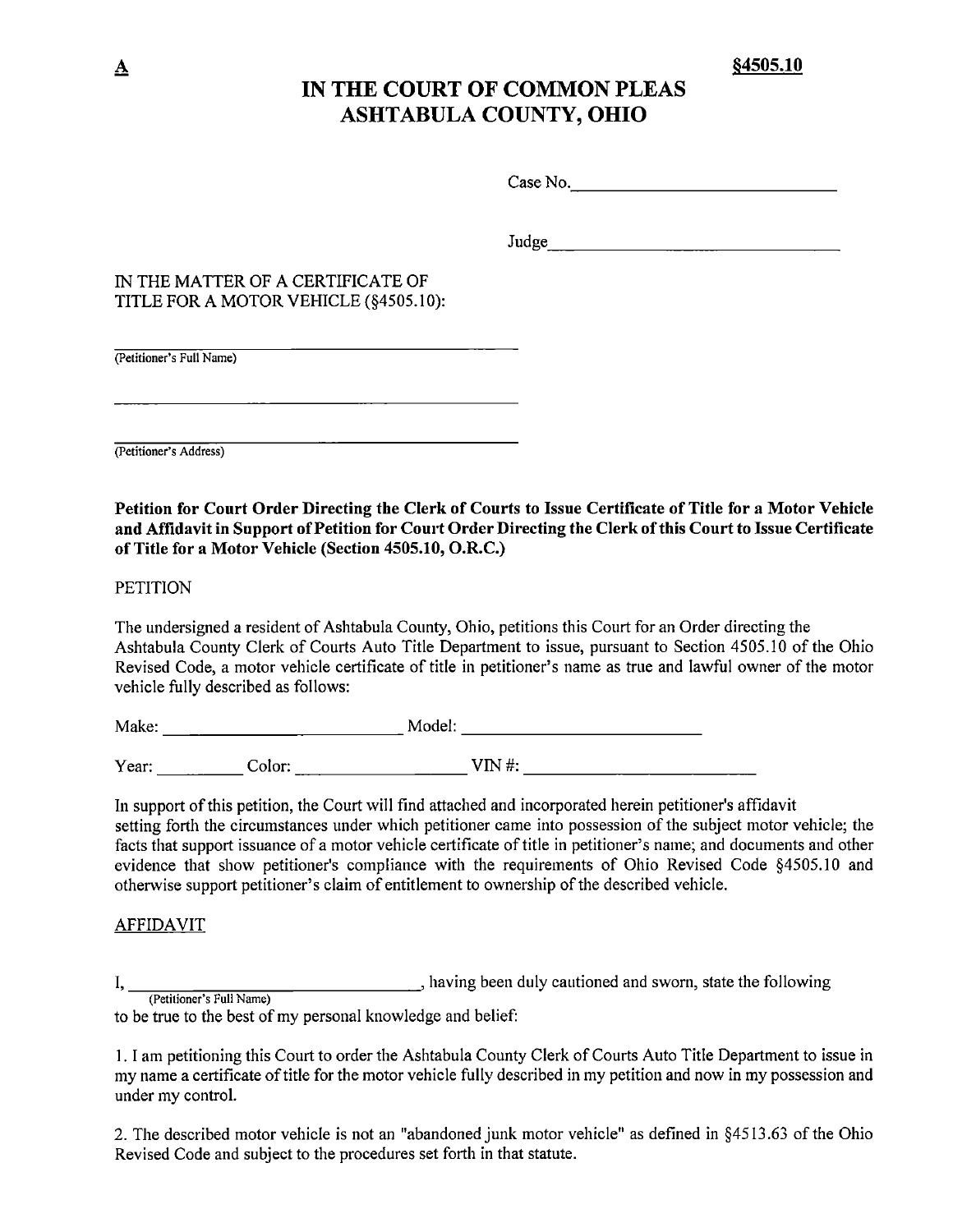## $§4505.10$

3. I am not the owner of a repair garage or a place of vehicle storage required to follow the procedures set forth in Section 4505.101 of the Ohio Revised Code if the value of the subject vehicle is less than \$3,500.00.

4. I am not a pawnbroker required to follow the procedures set forth in Section 4505.102 of the Ohio Revised Code.

5. I am not the operator of a manufactured home park required to follow the procedures set forth in Chapters 1923 and 3733 of the Ohio Revised Code.

6. I applied to the Ashtabula County Clerk of Courts Auto Title Department for a certificate of title, but issuance was refused because I was unable to produce the documentation required by Section 4505.10 of the Ohio Revised Code for the Clerk to issue the certificate, to wit: a.) prior certificate of title; b.) manufacturer's or importer's certificate; or c.) a copy of the journal entry, court order or other instrument upon which my claim of possession and ownership is founded.

7. The circumstances by which I came into possession of the described motor vehicle were as follows: State how the motor vehicle was obtained:

If purchased, the motor vehicle was sold by:

Date of the transaction: Purchase price: Purchase price: Mate of other documentation of the transaction.

If the seller failed or refused to give you the prior certificate of title or the motor vehicle was otherwise abandoned by the previous owner to your possession, state what steps you have taken to obtain the prior certificate of title from the owner:

<u> 1989 - Johann John Stone, markin film yn y brenin y brenin y brenin y brenin y brenin y brenin y brenin y br</u>

\*Attach copies of the correspondence to the prior owner along with certified mail receipts to show that you have tried to contact the previous owner to ask for the title or other required documentation. \*Attach any other documentation that you believe supports your request to be declared true and lawful owner of the subject motor vehicle.

8. After the Clerk of Courts Auto Title Department found my evidence of title insufficient and refused to issue a Certificate of Title in my name to the described motor vehicle; I applied, as provided in Section 4505.10(A) of the Ohio Revised Code, directly to the Registrar of the Bureau of Motor Vehicles, Ohio Department of Public Safety, for the Registrar to authorize the Clerk of Courts to issue a certificate of title.

9. The Registrar of the Bureau of Motor Vehicle did not find the evidence I presented to be sufficient for the purpose of issuing a letter of authority to the Clerk of Courts Auto Title Department as indicated in the refusal letter issued instead by the Registrar. A copy of the refusal letter is attached hereto as documentation that I am entitled to file my petition in accordance with the provisions of Section 4505.10(A) of the Ohio Revised Code. Attach a copy of refusal letter from Bureau of Motor Vehicles.

10. I have asked the Ashtabula County Clerk of Courts Auto Title Department or the Bureau of Motor

# $\mathbf{\Delta}$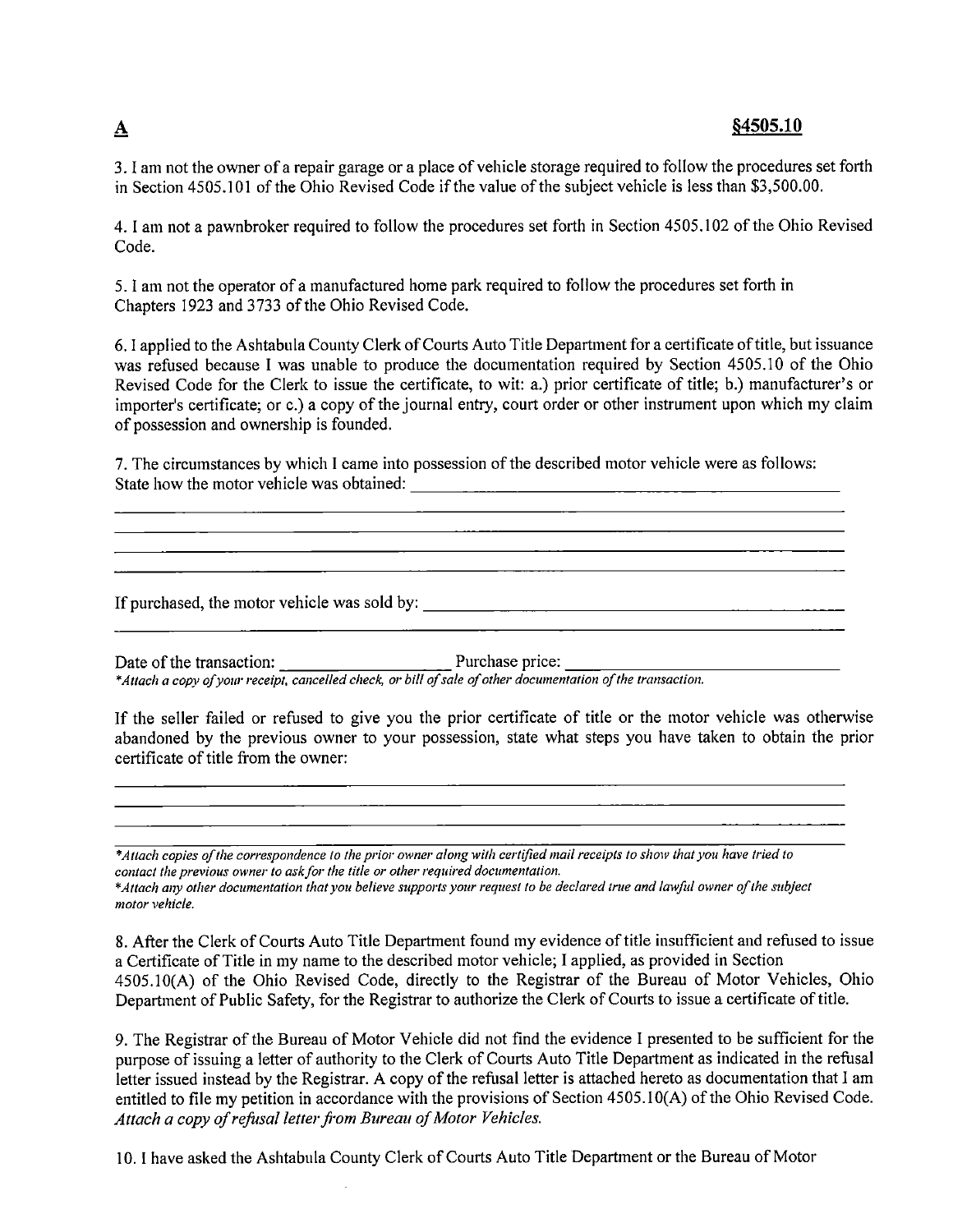Vehicles to complete a record search of the motor vehicle identification number set forth in my

# §4505.10

Petition, and have attached a copy of the results of the search to this affidavit as an exhibit. I am unaware of any lien on the motor vehicle for which I am seeking a certificate of title other than as listed in the attached report from the Ashtabula County Clerk of Courts or Bureau of Motor Vehicles. Attach a copy of the results of the search.

11. I have asked the Bureau of Motor Vehicles, Ohio Department of Public Safety, to complete a record search of the motor vehicle identification number noted in my petition to determine if the motor vehicle for which I am seeking a certificate of title has been reported stolen, and have attached a copy of the results of the search to this affidavit as an exhibit. I do not know, nor do I have reason to believe, that the motor vehicle for which I am seeking a certificate of title has been stolen [Section]

4505.19(A) of the Ohio Revised Code]. Attach a copy of the results of the search.

12. In furnishing this affidavit, I acknowledge my understanding that, under the terms of Section  $2921.13(A)(1)$  and  $(A)(5)$  of the Ohio Revised Code, to knowingly make a false statement in any official proceeding and to swear to or affirm the truth of a false statement before a notary public or other person empowered to administer oaths may constitute the offense known as falsification, a misdemeanor of the first degree.

Further, Affiant saith naught.

Signature of Petitioner

 $\overline{\mathbf{A}}$ 

Sworn to before me and subscribed in my presence this day of 301.

Signature of Notary Public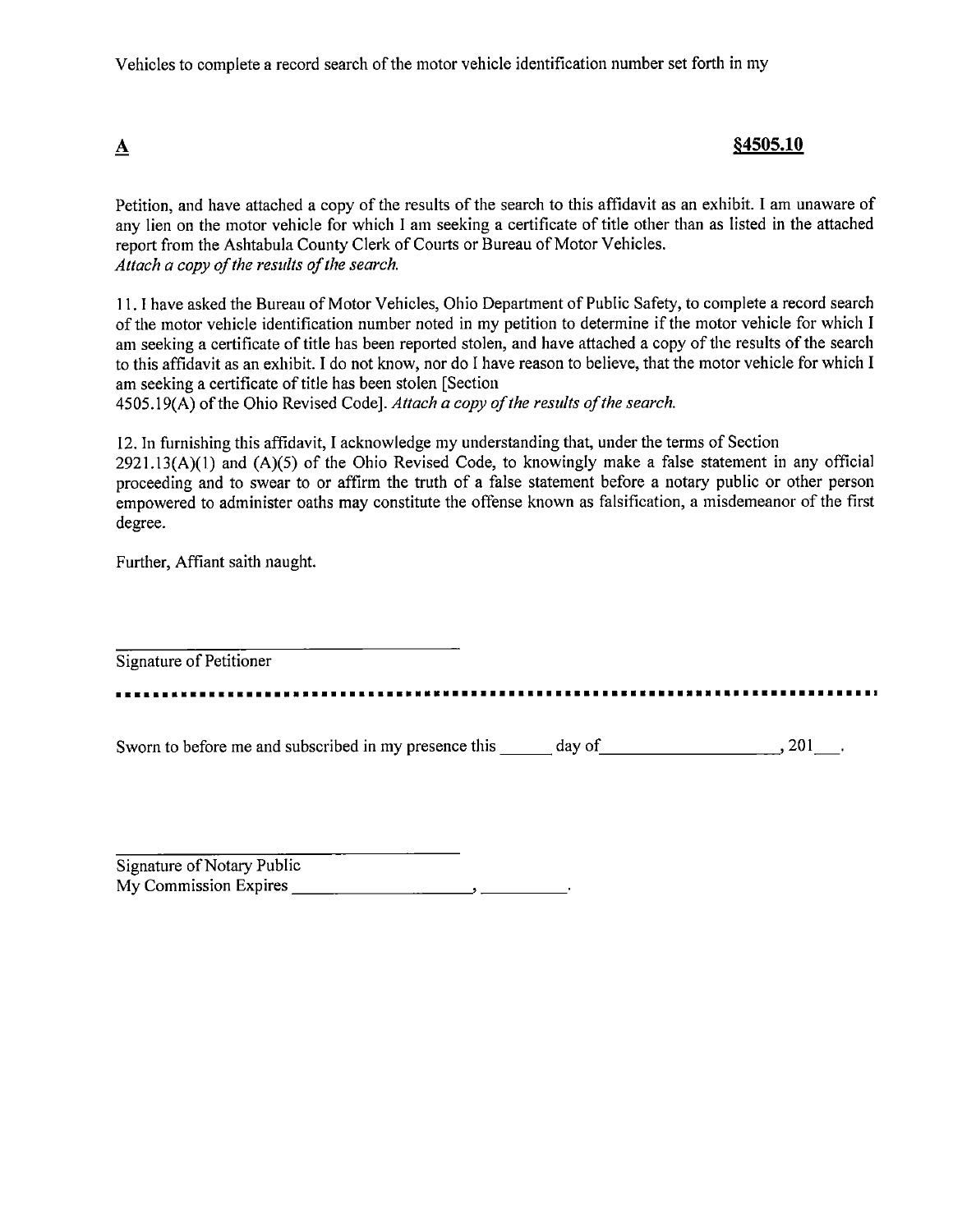\$4505.10

# IN THE COURT OF COMMON PLEAS **ASHTABULA COUNTY, OHIO**

Case No.

Judge and the state of the state of the state of the state of the state of the state of the state of the state of the state of the state of the state of the state of the state of the state of the state of the state of the

# IN THE MATTER OF A CERTIFICATE OF TITLE FOR A MOTOR VEHICLE (§4505.10):

(Petitioner's Full Name)

## Judgment Entry Granting Petition for Court Order Directing the Clerk of this Court to Issue a Certificate of Title for the Motor Vehicle Described Herein (Section 4505.10, O.R.C.)

This cause was considered by the Court upon the petition/affidavit, exhibits and testimony of

asking the Court to order the Ashtabula County (Petitioner's Full Name)

Clerk of Courts Auto Title Department to issue, pursuant to Section 4505.10(A) of the Ohio Revised Code, a motor vehicle certificate of title in Petitioner's name as true and lawful owner of the motor vehicle fully described as follows:

| Make:          |                                                 | Model: |                                 |
|----------------|-------------------------------------------------|--------|---------------------------------|
| Prior Title #: | (If available from documents or records search) |        |                                 |
| Year:          | Color:                                          | VIN #: | (Vehicle Identification Number) |

The Court finds that Petitioner has complied with the requirements of R.C. 4505.10(A) and that the evidence is sufficient to require the certificate of title to the described vehicle to be issued in Petitioner's name.

The Court finds the Petition to be well taken and grants the same.

The Court hereby ORDERS the Ashtabula County Clerk of Courts Auto Title Department to issue in Petitioner's name a motor vehicle certificate of title for vehicle described herein. Petitioner shall present a copy of this Order to the Clerk of Courts Auto Title Department when applying for the certificate of title.

If, at the time of the application, there appears from records of the Clerk to be any lien on the motor vehicle, the certificate of title shall contain a statement of the lien unless the application is accompanied by proper evidence of its extinction; all in accordance with R.C. 4505.10(A). The Clerk shall collect any applicable application fees and taxes at the time of the application for the certificate of title is made.

Date:  $\qquad \qquad$ 

Judge, Ashtabula County Common Pleas Court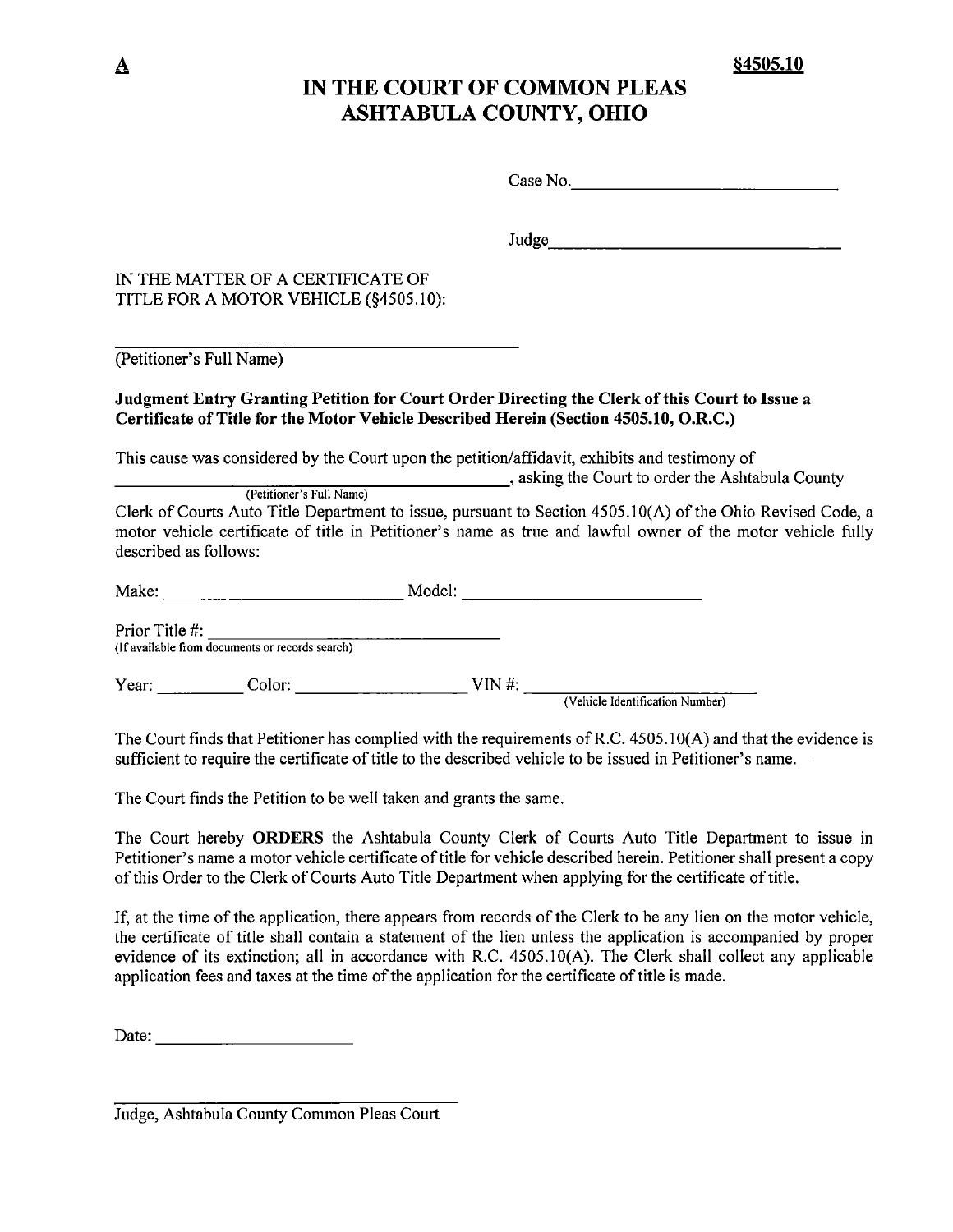

OHIO DEPARTMENT OF PUBLIC SAFETY BUREAU OF MOTOR VEHICLES

 $\mathcal{L}^{\mathcal{L}}$ 

 $\sim$ 

## OHIO BMV RECORD REQUEST FORM

(Ohio Revised Code [R.C.] 4501.15, 4501.27, & 4507.53)

Complete sections 1-5 of this form and provide check or money order payable to: Ohio Treasurer of State for applicable fees. Return to: Ohio Bureau of Motor Vehicles, Attn: BMV Records, P.O. Box 16520, Columbus, Ohio 43216-6520. Disclosure of the listed information below is REQUIRED. Failure to complete all sections may result in this form being returned.

## **SECTION 1**

Requesting Person - Provide your full name, mailing address, and choose how the results of your request should be returned. FULL NAME (REQUIRED)

#### **MAILING ADDRESS (REQUIRED)**

**COMPANY NAME (If Applicable)** 

**STREET ADDRESS** 

| <b>CITY</b>                                                                                                                                    | <b>STATE</b> | ZIP CODE | <b>PHONE NUMBER</b>                                        |  |
|------------------------------------------------------------------------------------------------------------------------------------------------|--------------|----------|------------------------------------------------------------|--|
|                                                                                                                                                |              |          |                                                            |  |
|                                                                                                                                                |              |          |                                                            |  |
| E-MAIL (If email address is illegible, invalid, or unverified, the records will be mailed to the above mailing address)                        |              |          |                                                            |  |
|                                                                                                                                                |              |          |                                                            |  |
|                                                                                                                                                |              |          |                                                            |  |
| How would you like the results of your search returned to you? Choose only one option below. If no mark is present the results will be mailed. |              |          |                                                            |  |
|                                                                                                                                                |              |          |                                                            |  |
| $\Box$ I would like my results emailed as provided                                                                                             |              |          | $\Box$ I would like my results mailed to the address above |  |
|                                                                                                                                                |              |          |                                                            |  |

| <b>SECTION 2</b><br>Select one of the following options and provide the applicable identifiers.                                                   |                                                                                                                                                    |                                                                                                           |  |  |  |  |  |
|---------------------------------------------------------------------------------------------------------------------------------------------------|----------------------------------------------------------------------------------------------------------------------------------------------------|-----------------------------------------------------------------------------------------------------------|--|--|--|--|--|
| <b>OPTION 1</b>                                                                                                                                   | I I am requesting my driving or vehicle(s) record. (Provide your applicable identifiers below; no name required)<br>l 1                            |                                                                                                           |  |  |  |  |  |
| <b>OPTION 2</b>                                                                                                                                   | ΙI                                                                                                                                                 | I am requesting another person's driving or vehicle(s) record. (Provide the applicable identifiers below) |  |  |  |  |  |
|                                                                                                                                                   | $\Box$ Check if attaching additional sheet(s)<br>Note: If requesting records on more than 1 person or vehicle, you may attach additional sheet(s): |                                                                                                           |  |  |  |  |  |
|                                                                                                                                                   | NAME OF OTHER PERSON (If Applicable)                                                                                                               |                                                                                                           |  |  |  |  |  |
|                                                                                                                                                   | SOCIAL SECURITY NUMBER*<br>DATE OF BIRTH (If Applicable)<br>OHIO DRIVER LICENSE (If Applicable)                                                    |                                                                                                           |  |  |  |  |  |
| OHIO TITLE NUMBER (If Applicable)<br>VEHICLE IDENTIFICATION NUMBER (If Applicable)<br>OHIO LICENSE PLATE NUMBER (If Applicable)                   |                                                                                                                                                    |                                                                                                           |  |  |  |  |  |
| * Social Security number is not required however, to best assist in your search please provide the Ohio BMV with as many identifiers as possible. |                                                                                                                                                    |                                                                                                           |  |  |  |  |  |

| <b>SECTION 3</b><br>Mark the type of Certified Ohio BMV Record(s) requested below. (\$5.00 Fee per Record)                                                                             |  |                                                                                                                                                                          |  |  |  |
|----------------------------------------------------------------------------------------------------------------------------------------------------------------------------------------|--|--------------------------------------------------------------------------------------------------------------------------------------------------------------------------|--|--|--|
| Driving Record Abstract [302] - Provides license class, status, and<br>previous 3 years reported convictions, suspensions, & accident entries.                                         |  | Vehicle Registration Record [303] - Provides vehicle owner and<br>vehicle information.                                                                                   |  |  |  |
| Last Known Address [405] - Provides the most recent address<br>provided to the Ohio BMV for an individual.                                                                             |  | Vehicle Title Record - Provides title number & title status and vehicle<br>owner, previous owner, & lien holder information.                                             |  |  |  |
| Driver License History [405A] - Provides current and past driver<br>license information to include dates of issuance, endorsements,<br>issuance type, & license cosigner if available. |  | Vehicle Title Record (Historical Chain of Ownership) - Provides list of<br>vehicles titled to an individual or list of owners of a vehicle to include<br>issuance dates. |  |  |  |
| Driving Record History [302] - Provides license class, driving status,<br>and complete listing of reported convictions, suspensions, & accidents.                                      |  |                                                                                                                                                                          |  |  |  |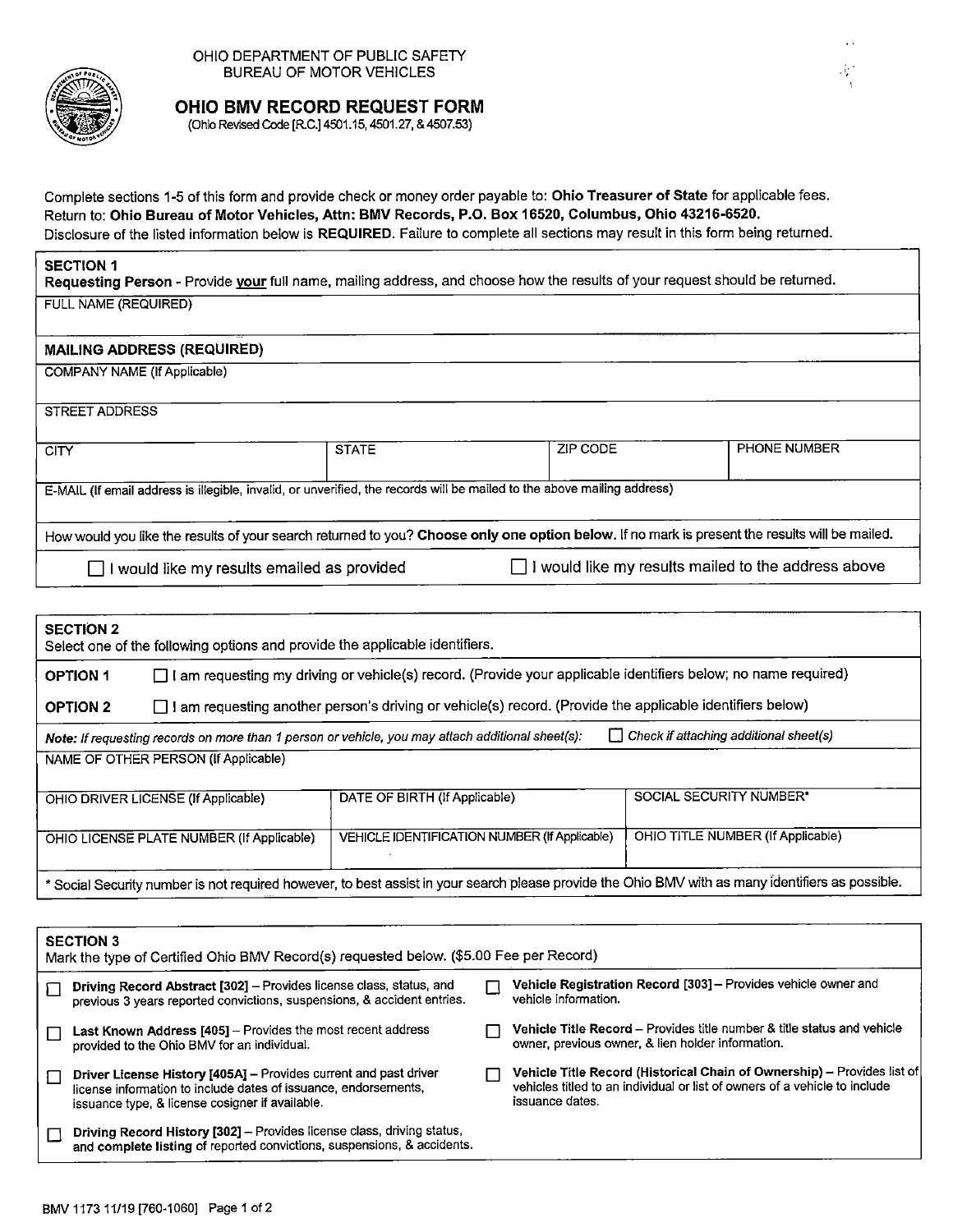|          | <b>SECTION 4</b><br>Qualification for requesting this information under R.C. 4501.27. Check one below.                                                                                                                                                                                                                                                                                                                                                                                                                                                                                                                                                                |  |  |  |  |
|----------|-----------------------------------------------------------------------------------------------------------------------------------------------------------------------------------------------------------------------------------------------------------------------------------------------------------------------------------------------------------------------------------------------------------------------------------------------------------------------------------------------------------------------------------------------------------------------------------------------------------------------------------------------------------------------|--|--|--|--|
| □        | 1. As an individual requesting own record.                                                                                                                                                                                                                                                                                                                                                                                                                                                                                                                                                                                                                            |  |  |  |  |
| $\Box$   | 2. With written consent of other person. (Attach the original completed, notarized, and signed BMV Notarized Written Consent form 5008)                                                                                                                                                                                                                                                                                                                                                                                                                                                                                                                               |  |  |  |  |
| □        | 3. For use in connection with the operation of a private toll transportation facility. (Facility name must be listed in Section 1 of this form)                                                                                                                                                                                                                                                                                                                                                                                                                                                                                                                       |  |  |  |  |
| □        | 4. For use by any government agency, including any court or law enforcement agency, in carrying out its functions or any private person<br>or entity acting on behalf of a Federal, State or Local agency in carrying out its functions.                                                                                                                                                                                                                                                                                                                                                                                                                              |  |  |  |  |
| □        | 5. Pursuant to an order of a court of this state, another state, the United States, or a political subdivision of this state or another state<br>(a subpoena may be used instead of this form). Attach a certified copy of the court order.                                                                                                                                                                                                                                                                                                                                                                                                                           |  |  |  |  |
| $\Box$   | 6. For use in connection with matters regarding motor vehicle or driver safety and theft; motor vehicle emissions; motor vehicle product<br>alterations, recalls, or advisories; performance monitoring of motor vehicles, motor vehicle parts, and dealers; motor vehicle market<br>research activities, including, but not limited to, survey research; and removal of non-owner records from the original owner records of<br>motor vehicle manufacturers. Provide relevant documentation supporting your request.                                                                                                                                                 |  |  |  |  |
| $\Box$   | 7. For use specifically authorized by law that is related to the operation of a motor vehicle or to public safety. Attach a copy of the relevant statute.                                                                                                                                                                                                                                                                                                                                                                                                                                                                                                             |  |  |  |  |
| П        | 8. For use in connection with a civil, criminal, administrative, or arbitral proceeding in a court or agency of this state, another state,<br>the United States, or a political subdivision of this state or another state or before a self-regulatory body, including, but not limited<br>to, use in connection with the service of process, investigation in anticipation of litigation, or the execution or enforcement of a<br>judgment or order (a subpoena or other court order may be used instead of this form). Provide the court and case number, or if<br>the case has not yet been filed, the court in which you anticipate to file.                      |  |  |  |  |
|          | Case No.:<br><b>Full Court/Agency Name:</b>                                                                                                                                                                                                                                                                                                                                                                                                                                                                                                                                                                                                                           |  |  |  |  |
| $\sqcup$ | 9. For use by a licensed private investigative agency or licensed security service for any purpose permitted under division (B) (2) of R.C. 4501.27.                                                                                                                                                                                                                                                                                                                                                                                                                                                                                                                  |  |  |  |  |
|          | Provide your agency license number: example and a series of the series of the series of the series of the series of the series of the series of the series of the series of the series of the series of the series of the seri                                                                                                                                                                                                                                                                                                                                                                                                                                        |  |  |  |  |
| $\Box$   | 10. For use in the normal course of business by me as a legitimate business or an agent, employee, or contractor of a legitimate<br>business, for one of the two following purposes: (a) To verify the accuracy of personal information submitted to the business, agent,<br>employee, or contractor by an individual; (b) In case personal information submitted to the business, agent, employee, or contractor<br>by an individual is incorrect or no longer is correct, to obtain the correct information, for the sole purpose of preventing fraud, by<br>pursuing legal remedies against, or recovering on a debt or security interest against, the individual. |  |  |  |  |
|          | Provide your company's tax ID license number:                                                                                                                                                                                                                                                                                                                                                                                                                                                                                                                                                                                                                         |  |  |  |  |
| $\Box$   | 11. For use by an employer or by the agent or insurer of an employer to obtain or verify information relating to the holder of a commercial driver<br>license or permit that is required under the "Commercial Motor Vehicle Safety Act of 1986", 100 Stat. 3207-170, 49 U.S.C. 2701, et seq., as<br>now or hereafter amended. If available, a minimum of 10 years of information and any medical card information will be provided.                                                                                                                                                                                                                                  |  |  |  |  |
|          | Provide your company's tax ID license number:                                                                                                                                                                                                                                                                                                                                                                                                                                                                                                                                                                                                                         |  |  |  |  |
| □        | 12. For use in providing notice to the owner of a towed, impounded, immobilized, or forfeited vehicle.                                                                                                                                                                                                                                                                                                                                                                                                                                                                                                                                                                |  |  |  |  |
|          | Provide your company's tax ID license number:                                                                                                                                                                                                                                                                                                                                                                                                                                                                                                                                                                                                                         |  |  |  |  |
| □        | 13. For use by an insurer, insurance support organization, or self-insured entity, or by an agent, employee, or contractor of that type of<br>entity, in connection with a claims investigation activity, anti-fraud activity, rating, or underwriting.                                                                                                                                                                                                                                                                                                                                                                                                               |  |  |  |  |
|          | Provide your company's tax ID license number: ___________________________________                                                                                                                                                                                                                                                                                                                                                                                                                                                                                                                                                                                     |  |  |  |  |
|          |                                                                                                                                                                                                                                                                                                                                                                                                                                                                                                                                                                                                                                                                       |  |  |  |  |
|          | <b>SECTION 5</b><br>Sign and date.<br><b>Contact Contact Street</b>                                                                                                                                                                                                                                                                                                                                                                                                                                                                                                                                                                                                   |  |  |  |  |
|          | Pursuant to R.C. 4501.27, I understand that if I receive personal information from the results of this request, I may not disclose that<br>information except as authorized under R.C. 4501.27 and that if I disclose any personal information, I must keep for a period of five years a<br>record that identifies each person or entity that receives any of the personal information and the permitted purpose for which the<br>information is to be used, and I must make all such records available to the Registrar of Motor Vehicles upon request. I understand that any<br>unauthorized disclosure may result in civil penalties and fines.                    |  |  |  |  |
|          | I hereby certify that all of the information contained on this form is true and accurate to the best of my knowledge and belief. I understand that<br>providing false information may constitute a criminal offense of falsification with a maximum penalty of 6 months in jail and a \$1000 fine.                                                                                                                                                                                                                                                                                                                                                                    |  |  |  |  |
|          | <b>DATE</b><br><b>SIGNATURE (REQUIRED)</b>                                                                                                                                                                                                                                                                                                                                                                                                                                                                                                                                                                                                                            |  |  |  |  |

 $\mathbf{x}$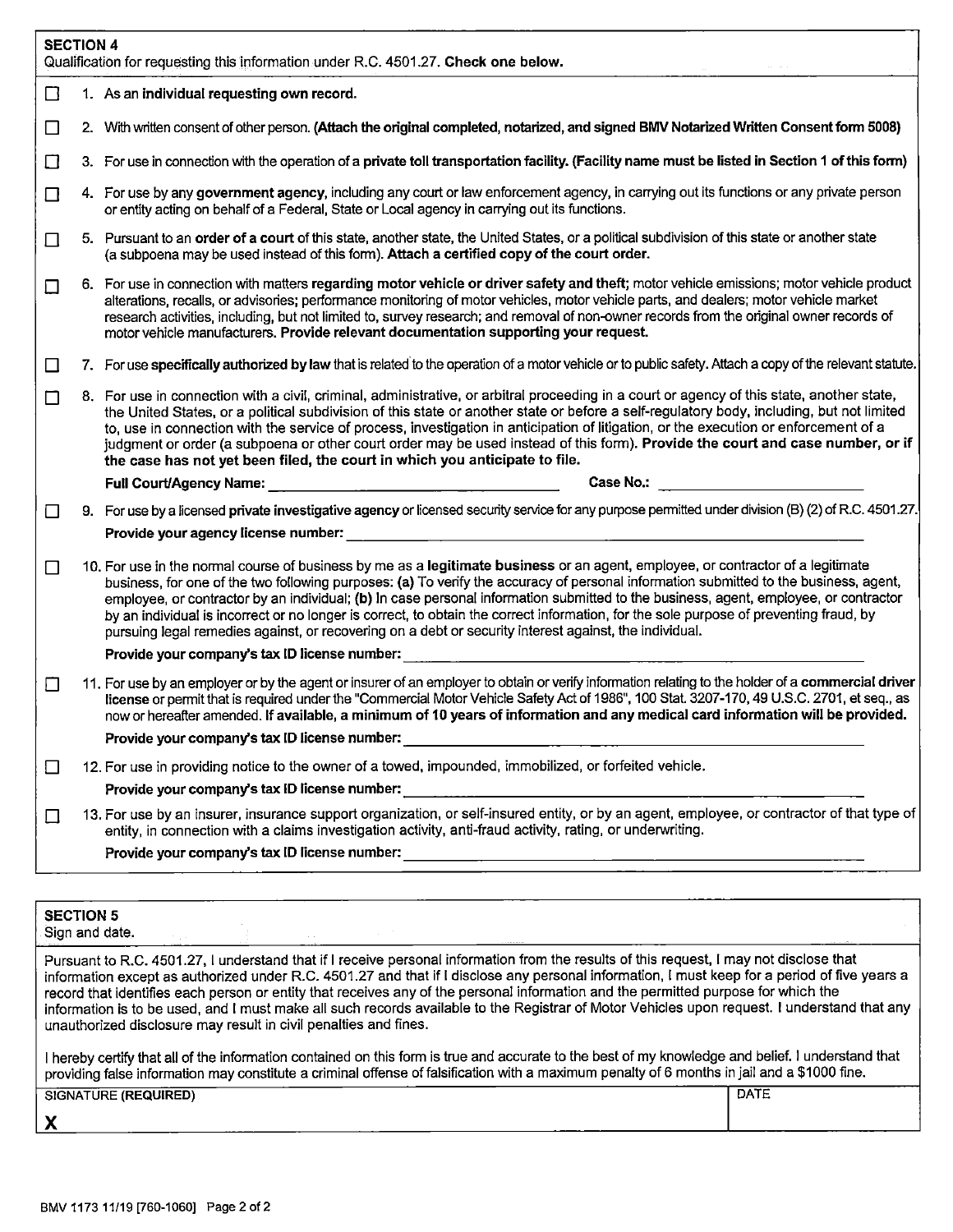

#### OHIO DEPARTMENT OF PUBLIC SAFETY BUREAU OF MOTOR VEHICLES

# APPLICATION(S) FOR CERTIFICATE OF TITLE TO A MOTOR VEHICLE

(Type or Print in Ink)

CHECK TYPE OF APPLICATION(S) Fee of \$5.00 for failure to apply for title within 30 days of assignment.

|                                                                                                                                                                                                                                                                                                                                                                                                                                                                        |                                                                                                                       | <b>COUNTY</b>                                                                                                                                                   |  |  |  |
|------------------------------------------------------------------------------------------------------------------------------------------------------------------------------------------------------------------------------------------------------------------------------------------------------------------------------------------------------------------------------------------------------------------------------------------------------------------------|-----------------------------------------------------------------------------------------------------------------------|-----------------------------------------------------------------------------------------------------------------------------------------------------------------|--|--|--|
| PRIMARY APPLICANT'S NAME                                                                                                                                                                                                                                                                                                                                                                                                                                               |                                                                                                                       | SSN/EIN                                                                                                                                                         |  |  |  |
| PRIMARY APPLICANT'S ADDRESS                                                                                                                                                                                                                                                                                                                                                                                                                                            |                                                                                                                       |                                                                                                                                                                 |  |  |  |
| SECONDARY APPLICANT'S NAME                                                                                                                                                                                                                                                                                                                                                                                                                                             | SSN / EIN                                                                                                             |                                                                                                                                                                 |  |  |  |
| <b>SECONDARY APPLICANT'S ADDRESS</b>                                                                                                                                                                                                                                                                                                                                                                                                                                   |                                                                                                                       |                                                                                                                                                                 |  |  |  |
| makes application for the following:                                                                                                                                                                                                                                                                                                                                                                                                                                   |                                                                                                                       | Hereby declares under penalty of perjury that he / she is the lawful (owner / purchaser / lien holder) of the following described motor vehicle and hereby      |  |  |  |
| ORIGINAL CERTIFICATE OF TITLE                                                                                                                                                                                                                                                                                                                                                                                                                                          | Evidence of ownership                                                                                                 |                                                                                                                                                                 |  |  |  |
|                                                                                                                                                                                                                                                                                                                                                                                                                                                                        |                                                                                                                       | MCO, Previous Title No., Registration, etc.                                                                                                                     |  |  |  |
| Applicant acquired said motor vehicle by (state how acquired)                                                                                                                                                                                                                                                                                                                                                                                                          |                                                                                                                       |                                                                                                                                                                 |  |  |  |
| Name of Previous Owner<br>from:                                                                                                                                                                                                                                                                                                                                                                                                                                        | <u> 1990 - Jan Barbara Barat, prima popular popular popular popular popular popular popular popular popular popul</u> | Is Seller a Minor? □ Yes □ No                                                                                                                                   |  |  |  |
| <b>Address of Previous Owner</b>                                                                                                                                                                                                                                                                                                                                                                                                                                       |                                                                                                                       |                                                                                                                                                                 |  |  |  |
|                                                                                                                                                                                                                                                                                                                                                                                                                                                                        |                                                                                                                       | The following is a full statement of all liens on said motor vehicle. If no lien state "none", if more than one lien, attach statement of all additional liens. |  |  |  |
| Lien Holder                                                                                                                                                                                                                                                                                                                                                                                                                                                            |                                                                                                                       |                                                                                                                                                                 |  |  |  |
| DUPLICATE CERTIFICATE OF TITLE                                                                                                                                                                                                                                                                                                                                                                                                                                         |                                                                                                                       |                                                                                                                                                                 |  |  |  |
|                                                                                                                                                                                                                                                                                                                                                                                                                                                                        |                                                                                                                       |                                                                                                                                                                 |  |  |  |
| that said motor vehicle has not been sold or disposed of except as stated below:                                                                                                                                                                                                                                                                                                                                                                                       |                                                                                                                       | lost, stolen, destroyed                                                                                                                                         |  |  |  |
| The vehicle is in the possession of                                                                                                                                                                                                                                                                                                                                                                                                                                    |                                                                                                                       |                                                                                                                                                                 |  |  |  |
| residing at                                                                                                                                                                                                                                                                                                                                                                                                                                                            |                                                                                                                       | and that if said Certificate of Title be hereby                                                                                                                 |  |  |  |
| recovered by this applicant he will deliver same to the Clerk of Courts for cancellation.                                                                                                                                                                                                                                                                                                                                                                              |                                                                                                                       | The following is a full statement of all liens on said motor vehicle. If no lien state "none", if more than one lien, attach statement of all additional liens. |  |  |  |
|                                                                                                                                                                                                                                                                                                                                                                                                                                                                        |                                                                                                                       |                                                                                                                                                                 |  |  |  |
| Lien Holder                                                                                                                                                                                                                                                                                                                                                                                                                                                            |                                                                                                                       |                                                                                                                                                                 |  |  |  |
| REPLACEMENT CERTIFICATE OF TITLE for Certificate of Title Number                                                                                                                                                                                                                                                                                                                                                                                                       |                                                                                                                       |                                                                                                                                                                 |  |  |  |
| MEMORANDUM CERTIFICATE OF TITLE for Certificate of Title Number                                                                                                                                                                                                                                                                                                                                                                                                        |                                                                                                                       |                                                                                                                                                                 |  |  |  |
| SALVAGE CERTIFICATE OF TITLE                                                                                                                                                                                                                                                                                                                                                                                                                                           |                                                                                                                       |                                                                                                                                                                 |  |  |  |
| Applicant states that the original Certificate of Title Number<br>has been surrendered to the Clerk of Courts.                                                                                                                                                                                                                                                                                                                                                         |                                                                                                                       |                                                                                                                                                                 |  |  |  |
| <b>YEAR</b>                                                                                                                                                                                                                                                                                                                                                                                                                                                            | <b>VIN</b>                                                                                                            | <b>MODEL</b>                                                                                                                                                    |  |  |  |
| <b>BODY TYPE</b>                                                                                                                                                                                                                                                                                                                                                                                                                                                       | <b>MAKE</b>                                                                                                           | <b>CONVERSION</b>                                                                                                                                               |  |  |  |
| <b>PURCHASE PRICE</b>                                                                                                                                                                                                                                                                                                                                                                                                                                                  | TRADE IN AMOUNT                                                                                                       | SALES / USE TAX                                                                                                                                                 |  |  |  |
| S<br><b>VENDOR'S NUMBER</b>                                                                                                                                                                                                                                                                                                                                                                                                                                            | \$<br>PERMIT NUMBER                                                                                                   | \$<br>SALES CREDIT AMOUNT                                                                                                                                       |  |  |  |
| CONDITION OF VEHICLE (Check only one)                                                                                                                                                                                                                                                                                                                                                                                                                                  | GOOD<br><b>FAIR</b>                                                                                                   | <b>WRECKED</b><br>$\Box$ POOR                                                                                                                                   |  |  |  |
| <b>REASON</b><br><b>TAX EXEMPTION</b><br>$\Box$ YES                                                                                                                                                                                                                                                                                                                                                                                                                    |                                                                                                                       |                                                                                                                                                                 |  |  |  |
| Warning: You are required by law to state the true selling price. A false statement is in violation of section 2921.13 of the Ohio Revised Code and is punishable by<br>six months imprisonment and a fine of up to one thousand dollars or both. All transfers are audited by the Department of Taxation. The seller and buyer must<br>provide any information requested by the Department of Taxation. The buyer may be assessed any additional tax found to be due. |                                                                                                                       |                                                                                                                                                                 |  |  |  |
| Applicant's signature<br>$\mathbf{x}$                                                                                                                                                                                                                                                                                                                                                                                                                                  |                                                                                                                       |                                                                                                                                                                 |  |  |  |
|                                                                                                                                                                                                                                                                                                                                                                                                                                                                        |                                                                                                                       |                                                                                                                                                                 |  |  |  |
| State of ________________________________.                                                                                                                                                                                                                                                                                                                                                                                                                             |                                                                                                                       |                                                                                                                                                                 |  |  |  |
| (Notary Seal)                                                                                                                                                                                                                                                                                                                                                                                                                                                          |                                                                                                                       | My commission expires ____________                                                                                                                              |  |  |  |
| Signature of Notary Public or other Authorized Officer by law                                                                                                                                                                                                                                                                                                                                                                                                          |                                                                                                                       |                                                                                                                                                                 |  |  |  |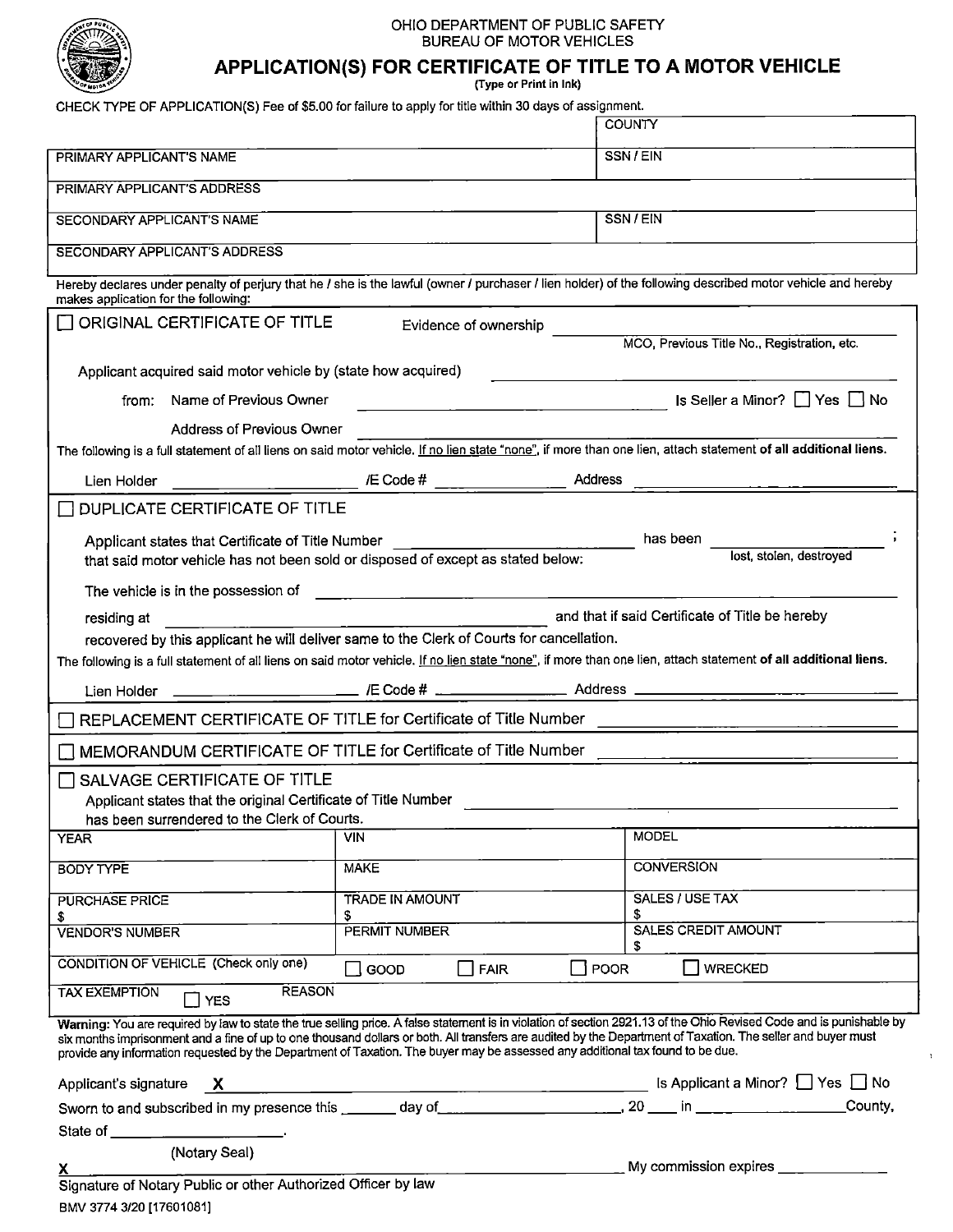

#### OHIO DEPARTMENT OF PUBLIC SAFETY **BUREAU OF MOTOR VEHICLES**

# UNCLAIMED MOTOR VEHICLE AFFIDAVIT

Section 4505.101 of the Ohio Revised Code (R.C.)

The purpose of the affidavit is to affirm that the requirements of section 4505.101 of the R.C. have been satisfied in order to obtain a certificate of title for an unclaimed motor vehicle with a vehicle value less than three thousand five hundred dollars (\$3500).

| BUSINESS NAME OF REPAIR GARAGE / PLACE OF STORAGE OR TOWING SERVICE / STORAGE FACILITY |                           |              |                       |  |  |
|----------------------------------------------------------------------------------------|---------------------------|--------------|-----------------------|--|--|
| <b>BUSINESS STREET ADDRESS</b>                                                         |                           | P.O. BOX     | <b>COUNTY</b>         |  |  |
| <b>CITY</b>                                                                            |                           | <b>STATE</b> | ZIP CODE              |  |  |
| BUSINESS OWNER / AUTHORIZED AGENT NAME                                                 | <b>BUSINESS TELEPHONE</b> |              | ALTERNATIVE TELEPHONE |  |  |

# VEHICLE INFORMATION The owner's information as identified from the search of the records of the Bureau of Motor Vehicles (BMV)

| OWNER'S NAME ON TITLE                      | OWNER'S ADDRESS      |             |              |
|--------------------------------------------|----------------------|-------------|--------------|
| LIENHOLDER'S NAME ON TITLE (if applicable) | LIENHOLDER'S ADDRESS |             |              |
| VEHICLE IDENTIFICATION NUMBER (VIN)        | <b>YEAR</b>          | <b>MAKE</b> | <b>MODEL</b> |

## VEHICLE VALUE (must be less than \$3500 to use this affidavit)

| Wholesale Value (as provided in a vehicle valuation guide recognized by the motor vehicle industry) | $(A)$ \$                        |  |
|-----------------------------------------------------------------------------------------------------|---------------------------------|--|
| Estimated cost of repairs to restore vehicle to wholesale value                                     | (B) \$                          |  |
| Cost of agreed upon repairs                                                                         | $(C)$ \$                        |  |
| <b>VEHICLE VALUE</b>                                                                                | $(A) - (B) - (C) = $$           |  |
| Towing fees*                                                                                        | (1) \$                          |  |
| Storage fees* (only for the period of time the vehicle was stored without payment)                  | $(2)$ \$                        |  |
| AMOUNT PAID TO THE CLERK                                                                            | VEHICLE VALUE - $(1) - (2) = $$ |  |

\* Maximum fees for Towing Services, see page 2 of the affidavit.

## CHECK ONE BOX IN SECTION A OR B AND COMPLETE REQUIRED INFORMATION

## SECTION A - REPAIR GARAGE / PLACE OF STORAGE (with an agreement)

A motor vehicle has been left unclaimed for 15 days or more after the completion of a requested repair or agreed term of storage.

| $\Box$ Repair garage with a repair agreement | $\Box$ Place of Storage with a storage agreement |                                                |  |
|----------------------------------------------|--------------------------------------------------|------------------------------------------------|--|
| DATE OF COMPLETED REPAIR / TERM OF STORAGE   | ` DATE CERTIFIED MAIL SENT                       | DATE OF SIGNED RECEIPT OR UNDELIVERABLE NOTICE |  |

# SECTION B FOR TOWING SERVICE / STORAGE FACILITY UNDER AUTHORITY OF SECTION R.C. 4513.601

(must include copies of notices and certified returned mail receipts)

| □ Towing Service that removed the vehicle under<br>division (B) of section R.C. 4513.601. | $\Box$ Storage Facility where a for-hire motor carrier delivered<br>a motor vehicle under section R.C. 4513.601. |
|-------------------------------------------------------------------------------------------|------------------------------------------------------------------------------------------------------------------|
| DATE VEHICLE WAS DROPPED OFF / TOWED                                                      | DATE OF 1ST NOTICE (within 5 business days of received BMV records search)                                       |
| DATE OF 2ND NOTICE (30 days after 1st notice)                                             | DATE OF 3RD NOTICE (45 days after 1st notice)                                                                    |
| DATES OF SIGNED RECEIPTS OR UNDELIVERABLE NOTICES                                         |                                                                                                                  |

## UNLESS OTHERWISE SPECIFIED, DAYS ARE EQUAL TO CALENDAR DAYS.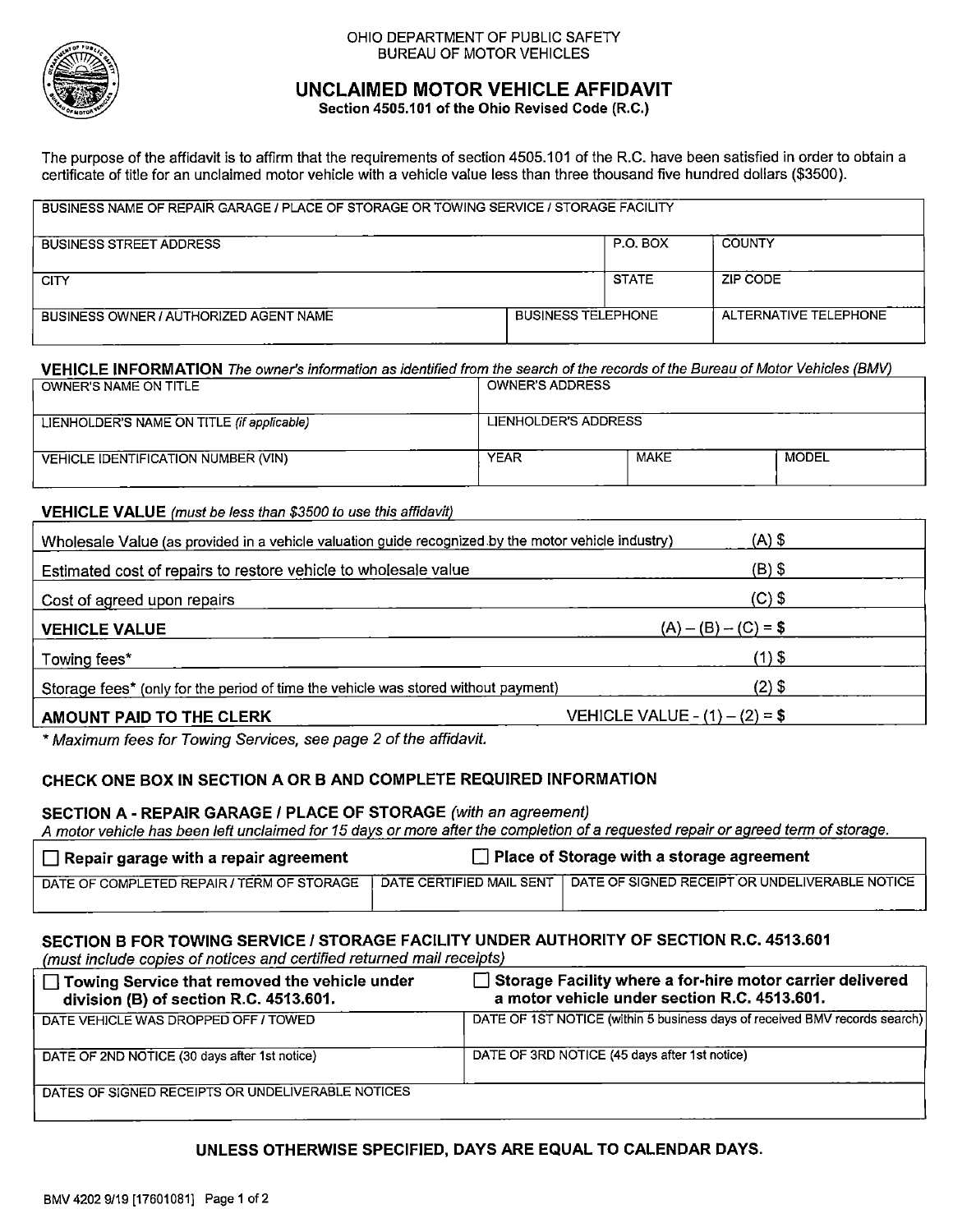By completing this form, I am hereby affirming that ALL of the requirements of sections 4505.101 and/or 4513.601 of the R.C. have been met and I attest that all the information contained on this form is true and accurate. I understand that providing false information<br>may constitute a criminal offense of falsification under section 2921.13 of the R.C.

|               | SIGNATURE OF BUSINESS OWNER / AUTHORIZED AGENT                                                                        | DATE OF APPLICATION                                                                                                                                                                                                                  |
|---------------|-----------------------------------------------------------------------------------------------------------------------|--------------------------------------------------------------------------------------------------------------------------------------------------------------------------------------------------------------------------------------|
| $\mathbf{X}$  |                                                                                                                       |                                                                                                                                                                                                                                      |
|               |                                                                                                                       |                                                                                                                                                                                                                                      |
| <b>Notary</b> |                                                                                                                       |                                                                                                                                                                                                                                      |
|               | Sworn to and subscribed in my presence this electronic day of electronic control. 20 electronic in electronic County, |                                                                                                                                                                                                                                      |
|               | State of <u>_________________________</u>                                                                             |                                                                                                                                                                                                                                      |
|               | (Notary Seal)                                                                                                         |                                                                                                                                                                                                                                      |
|               |                                                                                                                       | My commission expires <b>with a material control of the set of the set of the set of the set of the set of the set of the set of the set of the set of the set of the set of the set of the set of the set of the set of the set</b> |
|               | Signature of Notary Public or other Authorized Officer by law                                                         |                                                                                                                                                                                                                                      |
|               |                                                                                                                       |                                                                                                                                                                                                                                      |
|               | ADDITIONAL DOCUMENTATION MAY BE REQUIRED UPON REQUEST OF THE CLERK OF COURTS.                                         |                                                                                                                                                                                                                                      |
|               | THE ACCEPTANCE OF PRESENTED DOCUMENTATION FOR THE ISSUANCE OF A TITLE IS AT THE DISCRETION OF THE CLERK.              |                                                                                                                                                                                                                                      |

# **FEES**

The following storage and tow removal fees for Towing Services are as is, until such time that rules have been established by the Public Utilities Commission of Ohio (PUCO).

| <b>REMOVAL OF VEHICLE</b>                                    |       |  |  |  |  |
|--------------------------------------------------------------|-------|--|--|--|--|
| Maximum fee                                                  | \$129 |  |  |  |  |
| Maximum fee for vehicles that exceed 10,000 lbs. (mfg. GVW*) | \$216 |  |  |  |  |

| STORAGE OF VEHICLE                                                              |              |
|---------------------------------------------------------------------------------|--------------|
| Maximum fee per 24 hour period                                                  | <b>\$1</b> 7 |
| Maximum fee for vehicles that exceed 10,000 lbs. (mfg. GVW*) per 24 hour period | \$29         |

\*Manufacturer's Gross Vehicle Weight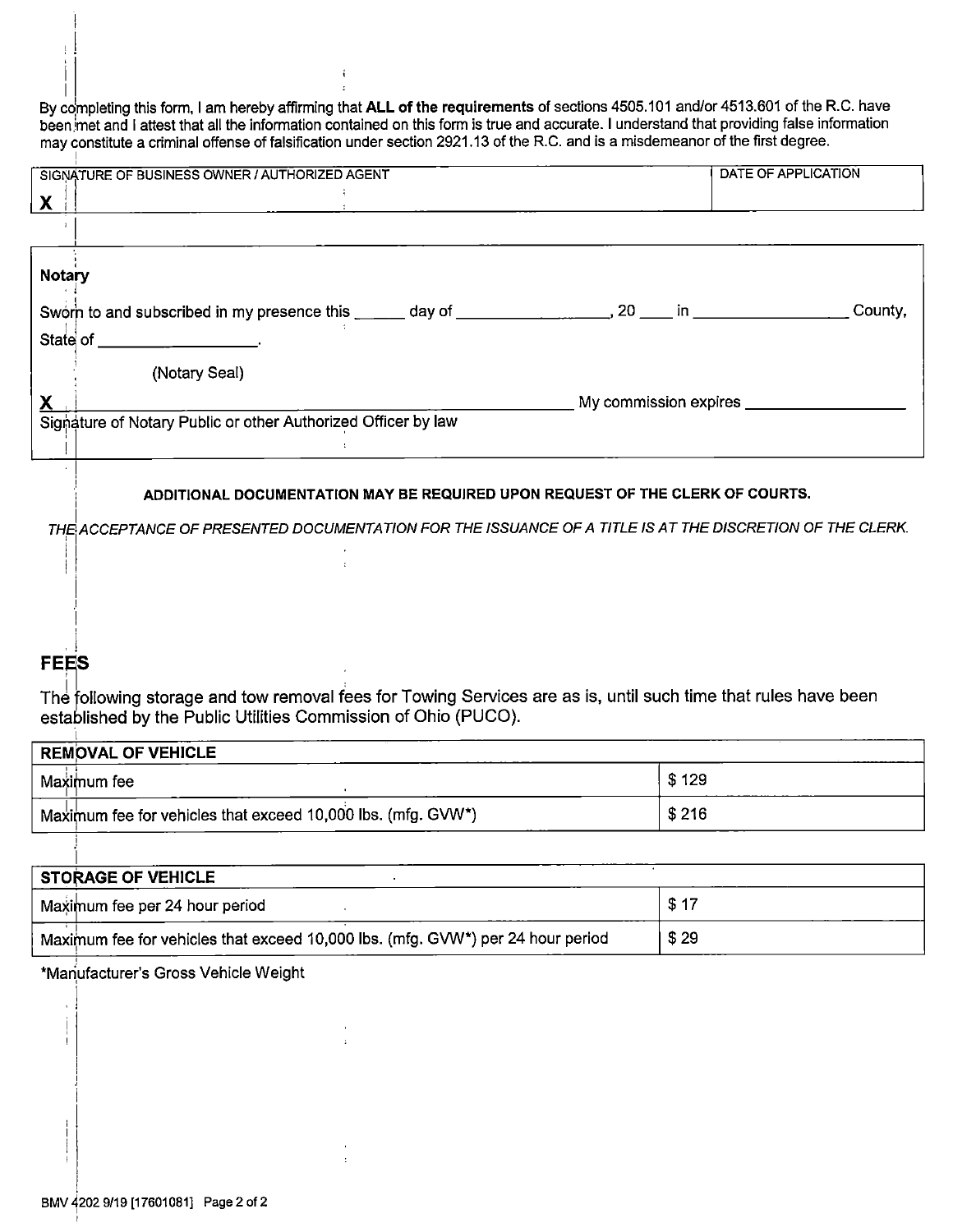# **PAWNBROKER AFFIDAVIT** (R.C. 4505.102)

| PAWNBROKER NAME                                                                                                                                                                                                                                                                                                                                                                                                                                                                                                                                                                                                                                                                                                                                                                                                                                                                                                                                                                                                                                                                                                                           |                                                                           | LICENSE NUMBER |          |  |
|-------------------------------------------------------------------------------------------------------------------------------------------------------------------------------------------------------------------------------------------------------------------------------------------------------------------------------------------------------------------------------------------------------------------------------------------------------------------------------------------------------------------------------------------------------------------------------------------------------------------------------------------------------------------------------------------------------------------------------------------------------------------------------------------------------------------------------------------------------------------------------------------------------------------------------------------------------------------------------------------------------------------------------------------------------------------------------------------------------------------------------------------|---------------------------------------------------------------------------|----------------|----------|--|
| STREET ADDRESS                                                                                                                                                                                                                                                                                                                                                                                                                                                                                                                                                                                                                                                                                                                                                                                                                                                                                                                                                                                                                                                                                                                            | CITY                                                                      | <b>STATE</b>   | ZIP CODE |  |
| <b>ITEM PLEDGED</b>                                                                                                                                                                                                                                                                                                                                                                                                                                                                                                                                                                                                                                                                                                                                                                                                                                                                                                                                                                                                                                                                                                                       |                                                                           | YEAR AND MAKE  |          |  |
| PLEDGOR (NAME)                                                                                                                                                                                                                                                                                                                                                                                                                                                                                                                                                                                                                                                                                                                                                                                                                                                                                                                                                                                                                                                                                                                            |                                                                           |                |          |  |
| STREET ADDRESS                                                                                                                                                                                                                                                                                                                                                                                                                                                                                                                                                                                                                                                                                                                                                                                                                                                                                                                                                                                                                                                                                                                            | CITY                                                                      | <b>STATE</b>   | ZIP CODE |  |
| CERTIFICATE OF TITLE NUMBER                                                                                                                                                                                                                                                                                                                                                                                                                                                                                                                                                                                                                                                                                                                                                                                                                                                                                                                                                                                                                                                                                                               | VEHICLE IDENTIFICATION NUMBER                                             |                |          |  |
| of the motor vehicle, watercraft, or outboard motor by mail, with proof of mailing required under the existing Pawnbroker Law and the owner has<br>watercraft, or outboard motor failed to redeem the pledged motor vehicle, watercraft, or outboard motor or pay interest on the loan for which the<br>item was pledged within two months from the date of the loan or the date on which the last interest payment was due. I have notified the owner<br>t of a pawnbroker who is licensed under the Chapter 4727. of the Ohio Revised Code (R.C.) and have made a loan<br>to the owner of a motor vehicle, watercraft, or outboard motor, and the security for the loan is the motor vehicle, watercraft, or outboard motor.<br>The motor vehicle, watercraft or outboard motor and the certificate of title to that item are in my possession. The owner of the motor vehicle,<br>failed to redeem the item within the 30-day period required by existing law.<br>day of<br>in my presence this<br>Pawnbroker / Agent's Printed Name<br>Seal)<br>am a pawnbroker or agent<br>(Notary<br>Sworn to and subscribed<br>State of<br>Notary: | My commission expires<br>Pawnbroker / Agent's Signature<br>$\equiv$<br>20 |                | County,  |  |
| Signature of Notary Public or other Authorized Officer by law                                                                                                                                                                                                                                                                                                                                                                                                                                                                                                                                                                                                                                                                                                                                                                                                                                                                                                                                                                                                                                                                             |                                                                           |                |          |  |

BMV 3809 3/20 [760-1503]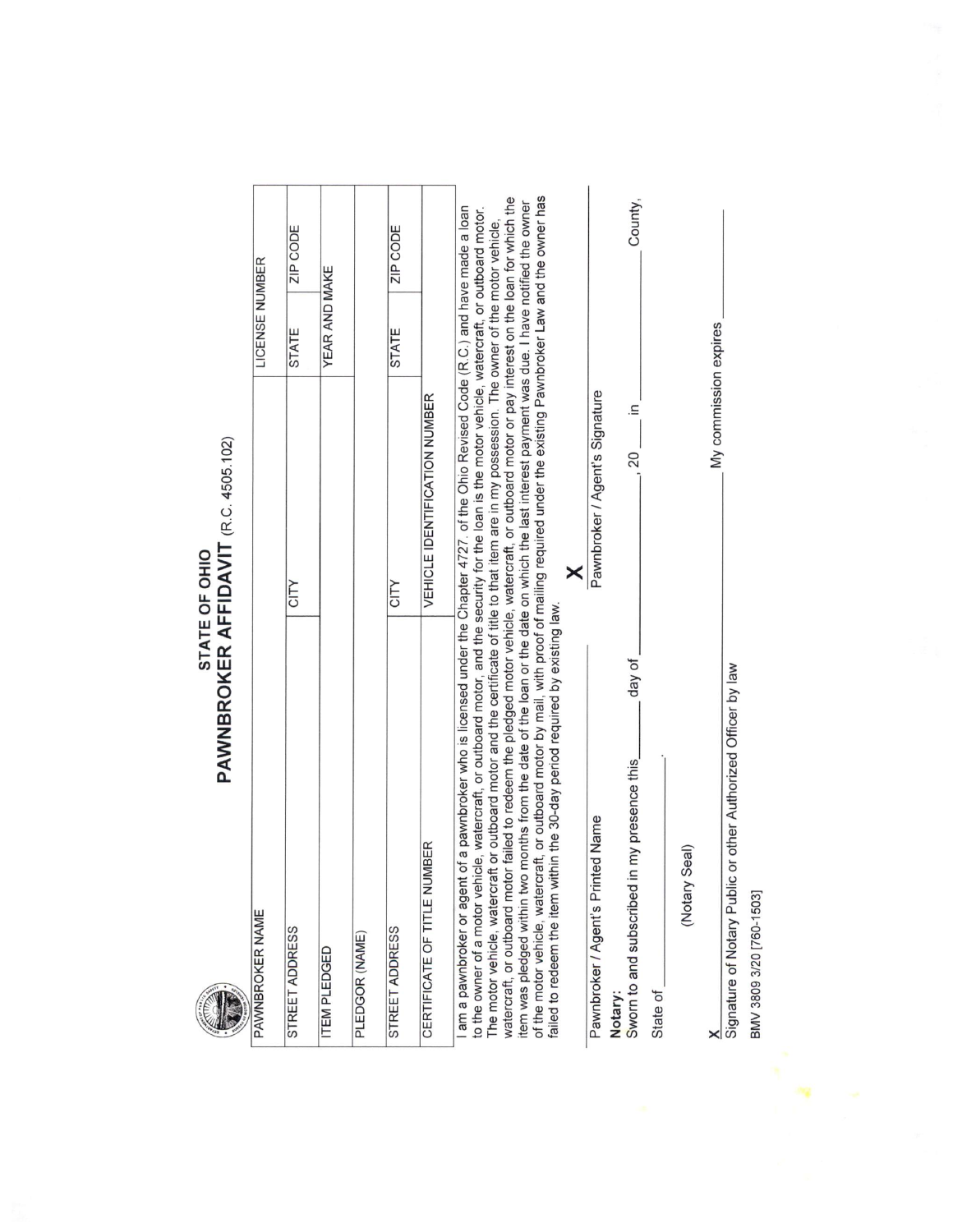# IN THE COURT OF COMMON PLEAS ASHTABULA COUNTY, OHIO

| Name of Plaintiff - Manufactured Home Operator | Case No. |  |
|------------------------------------------------|----------|--|
| VS.                                            | Judge    |  |
| Name of Defendant(s)                           |          |  |

**Motion and Precipe for Writ of Execution on Abandoned Manufactured Home** R.C. §§ 1923.12, 1923.13(B)

Now comes Plaintiff - Manufactured Home Park Operator who requests a writ of execution per R.C. § 1923.13(B), and says:

1. On the date shown in paragraph 2 the court granted judgment under R.C. § 1923.09 or 1923.11 evicting the resident, or estate thereof, from Plaintiff's manufactured home park. The manufactured home / recreational vehicle (MH / RV) described on the attached, current title certificate (must be a certified copy) remains abandoned or left unoccupied on the premises described in the complaint.

days later, on <br>
1. 201 ..., the undersigned park operator served the notice, a copy of which is attached and in the form prescribed by R.C. § 1923.12(B), to the owner(s) of said MH / RV by (check one\*) [ ] [ordinary mail to the last known address of the owner(s) [ literature of the notice (at  $\frac{1}{2}$  literature of the owner(s). Now, more than 14 days following service of the notice (at least 17 days following eviction), the MH / RV remains abandoned or left unoccupied on the premises.

3. The undersigned park operator searched the appropriate public records and made reasonably diligent inquiries to discover all interest holders in said MH/RV, who are shown on the attached certificate of title to said MH/RV and the defendant(s)/tenant(s) named in the complaint. [ [The name and last known address of any interest holder, if any, not shown on the title is shown on the attached supplement.

4. The following item(s) of personal property has (ve) been abandoned on the premises shown in the complaint.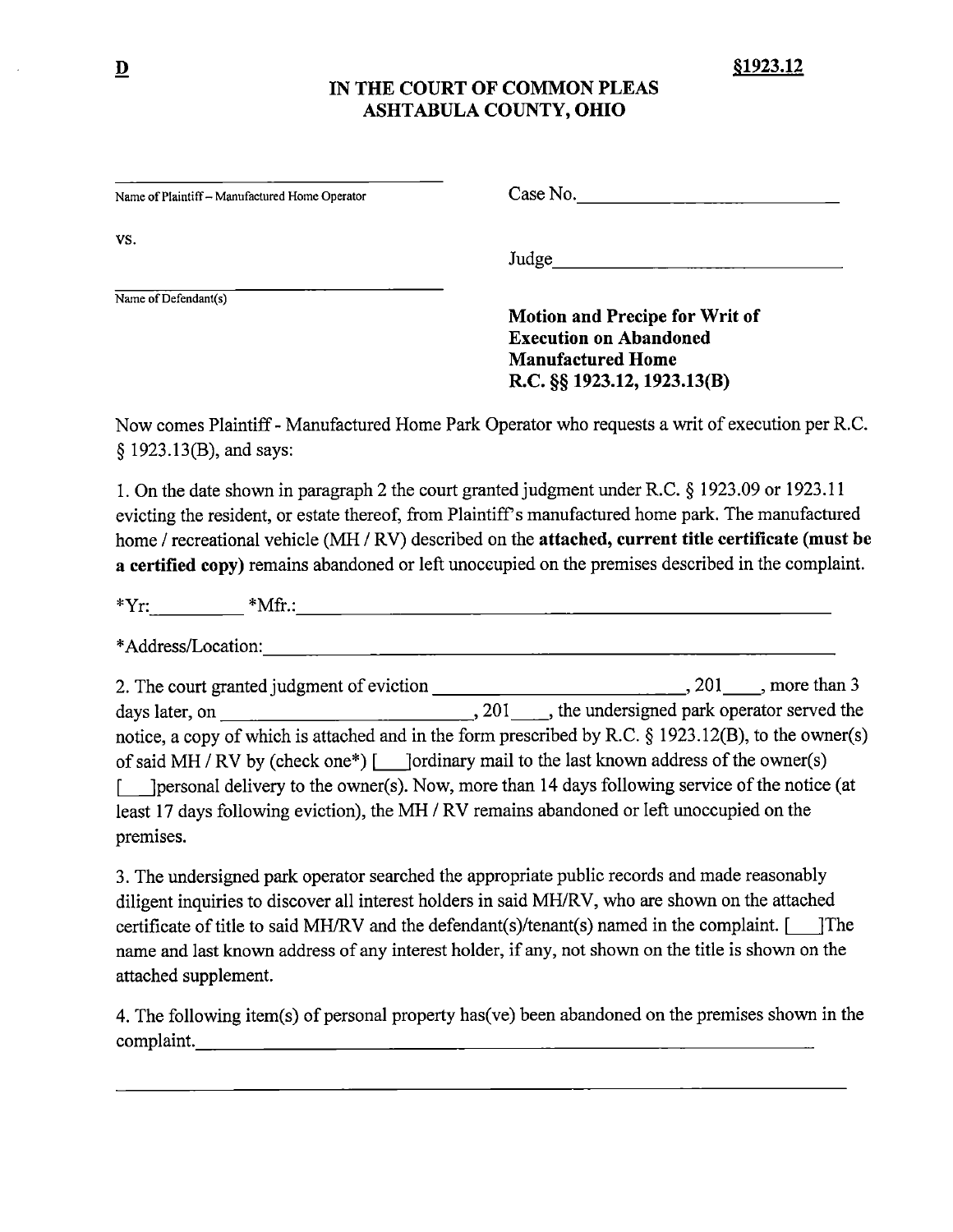# §1923.12

The following has(ve) right, title, or interest in said personal property: [ \_\_ ]MH/RV title holder, and / or

| Name                                        | Last Known Address |          | Nature of Interest in Personal Property                                                                |         |    |
|---------------------------------------------|--------------------|----------|--------------------------------------------------------------------------------------------------------|---------|----|
|                                             |                    |          |                                                                                                        |         |    |
| and in which county. (circle answer)        |                    |          | 5. *State which, if any, of the following are deceased. If so, state whether a probate estate is open  |         |    |
| Tenant:                                     | not deceased       | deceased |                                                                                                        | County. | No |
| MH/RV owner:                                | not deceased       | deceased |                                                                                                        |         | No |
| Pers. prop. owner: not deceased             |                    | deceased | Probate estate open: Yes, in County.                                                                   |         | No |
| 6. The value of the MH / RV is              |                    |          |                                                                                                        |         |    |
|                                             |                    |          | $\lceil \$\text{0 to $2,999}$ (documentation is attached) [ $\lceil \$\text{3,000}$ or more [ ]Unknown |         |    |
| complete and accurate.                      |                    |          | 7. The undersigned park operator has reviewed the above and certifies that all responses are           |         |    |
| Plaintiff / Park Operator signature         |                    |          | Attorney for Plaintiff (if filed by attorney)                                                          |         |    |
| Email (attorney email if filed by attorney) |                    |          | Attorney mailing address (if filed by attorney)                                                        |         |    |
|                                             |                    |          | City/State                                                                                             | Phone   |    |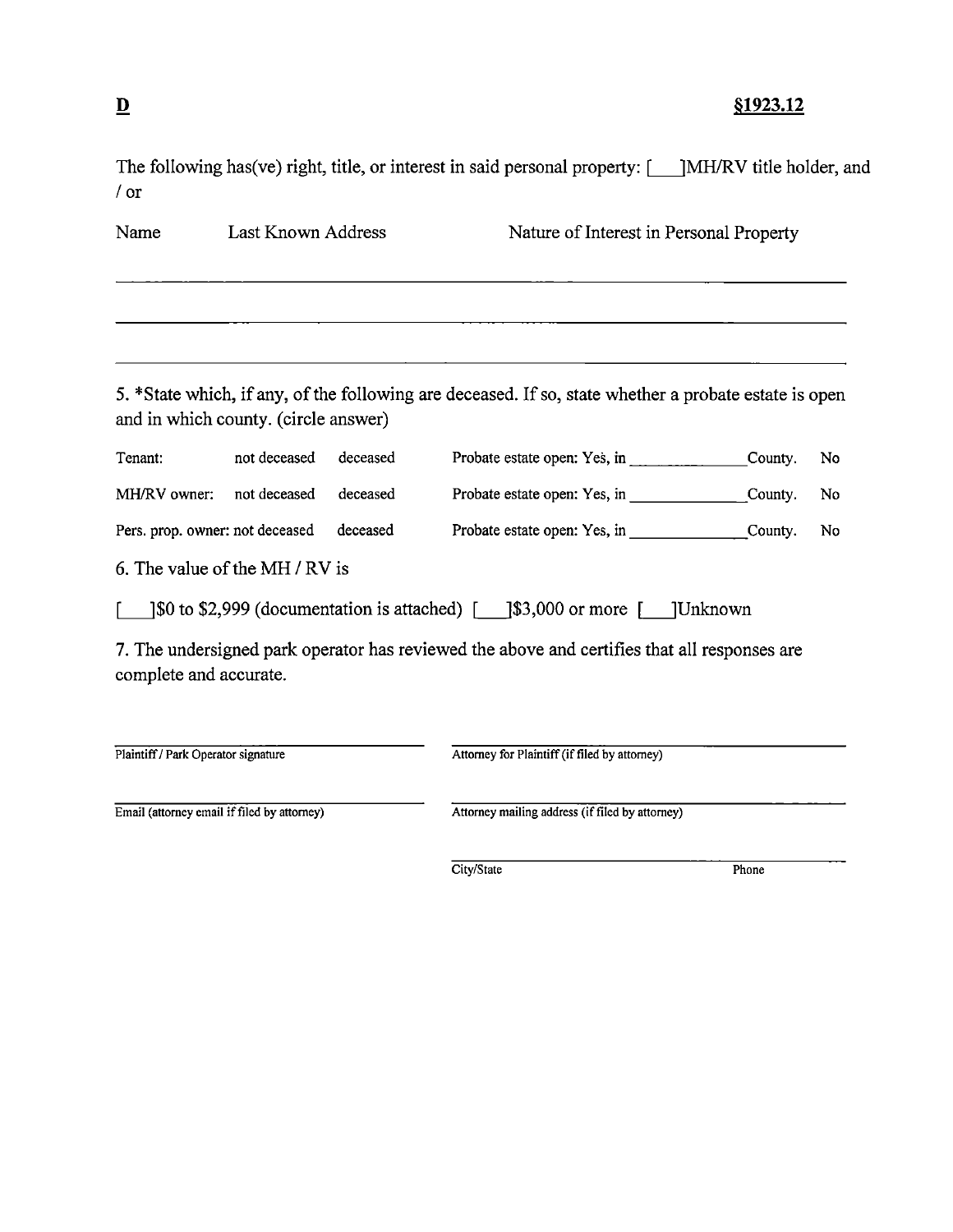# IN THE COURT OF COMMON PLEAS ASHTABULA COUNTY, OHIO

Name of Plaintiff - Manufactured Home Operator

Case No.

VS.

Judge

Name of Defendant(s)

To the sheriff of Ashtabula County, or To any authorized bailiff of the Ashtabula County Court of **Common Pleas:** 

Whereas, in a certain action for eviction of a resident or a resident's estate from the following described residential premises of a manufactured home park on which the following described manufactured home, mobile home, or recreational vehicle is located, to wit:

| lately tried before this court, wherein |        |                                                                                                     | was plaintiff, and |
|-----------------------------------------|--------|-----------------------------------------------------------------------------------------------------|--------------------|
|                                         |        | was defendant,                                                                                      | judgment was       |
| rendered on the                         | day of |                                                                                                     | that the           |
|                                         |        | plaintiff have restitution of the premises and also that the plaintiff recover costs in the sum of  |                    |
|                                         |        | . You therefore are hereby authorized to cause the defendant to be removed                          |                    |
|                                         |        | from the residential premises, if necessary. Also, you are to levy of the goods and chattels of the |                    |
|                                         |        | defendant, and make the costs previously mentioned and all accruing costs, and of this writ make    |                    |
| legal service and due return.           |        |                                                                                                     |                    |

Further, you are authorized to cause the manufactured home, mobile home, or recreational vehicle, and all personal property on the residential premises, to be, at your option, either (1) removed from the manufactured home park and, if necessary, moved to a storage facility of your choice or (2) retained at their current location on the residential premises, until they are disposed of in a manner authorized by this writ or the law of this state.

If the manufactured home, mobile home, or recreational vehicle has been abandoned by the defendant and the requirements of section 1923.12 of the Revised Code have been satisfied, you are hereby authorized to cause the sale of the home or vehicle and personal property in the home or vehicle in accordance with division (B)(3) of section 1923.14 of the Revised Code. A search of appropriate public records or other reasonably diligent inquiries reveals the following persons, whose last known addresses are listed next to their names, may continue to have an outstanding right, title, or interest in the home or vehicle: